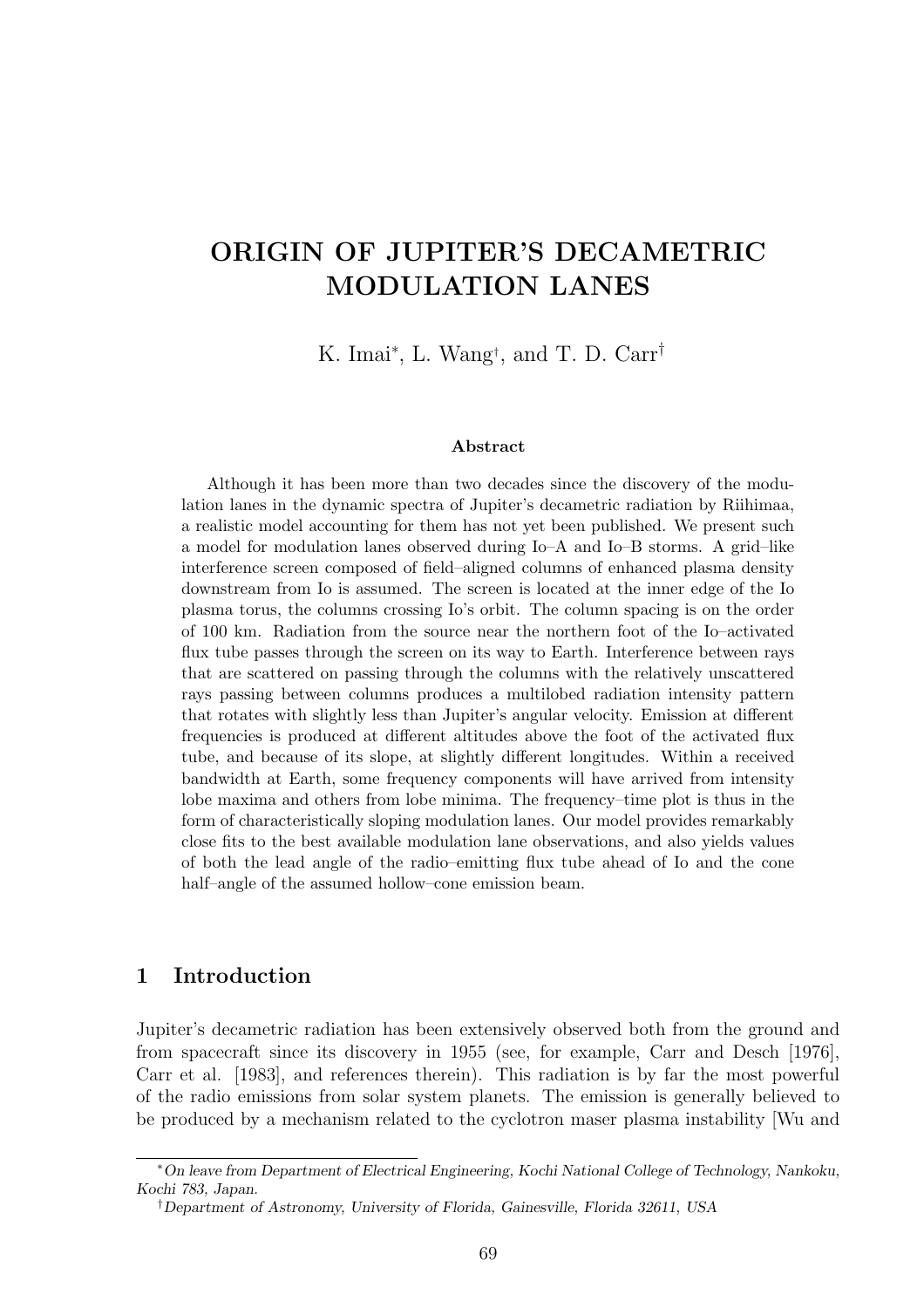Lee, 1979] that is apparently responsible for the terrestrial kilometric radiation. There is considerable evidence indicating that the Jovian radiation originates in the northern auroral zone (and perhaps to a much lesser extent in the southern zone) at altitudes above the cloud tops at which the electron cyclotron frequencies are only slightly less than the frequencies being emitted.

Frequency–time dynamic spectra of Jupiter's emissions display a high degree of complexity, exhibiting intricate structure on several widely different time scales. The L–bursts, with durations usually between 1 and 10 sec are the most common type observable from Earth. It has long been known that the modulation envelope characterizing individual L bursts has been impressed upon Jovian bursts of much longer intrinsic durations by scintillation due to the rapidly drifting inhomogeneities in the interplanetary plasma along the ray path [ Douglas and Smith, 1961; 1967]. This modulation pattern is disordered, and its frequency dependence is hardly apparent in relatively narrow band dynamic spectra [Genova et al., 1981].

There is an additional modulation component known as the modulation lanes, which were discovered by Riihimaa [1968; 1970]. The characteristic spectral pattern of this modulation, in contrast to those of L–bursts, is relatively well ordered and is strongly frequency dependent, even when relatively narrow bandwidths are observed. In this paper we show that the major component of the Jovian modulation lane structure is probably impressed upon escaping Jovian radiation by constructive and destructive interference due to some type of regular striated structure in the part of the Io plasma torus through which the radiation passes, and that the frequency drifts of the modulation lanes are due to the relative inclination and motion of this interfering structure with respect to the radio–emitting part of the active flux tube. We present a model for such a structure consisting of an interference screen composed of parallel columns of increased plasma density that are aligned with the Jovian magnetic field; the model has been adjusted to provide a close fit to observed data.

It is customary to display Jovian dynamic spectra as gray–scale brightness plots in which the time axis is horizontal and the frequency axis is vertical. Modulation lanes appear on such dynamic spectra as parallel sloping narrow bands that are alternately bright and dark. The lane slopes can be either positive or negative. The sloping lanes pass undeviated from one L burst to another. Although adjacent L burst regions are also separated by dark lanes, these lanes are vertical; L–burst structure is relatively independent of frequency. After his discovery of modulation lanes, Riihimaa [1970; 1974] showed that their slopes are strongly correlated with Jupiter's central meridian longitude (CML, System III), indicating that this modulation component originates in the Jovian magnetosphere rather than in the interplanetary medium or in the terrestrial ionosphere. (There is, in fact, an additional modulation lane component due to the effect of Earth's ionosphere, but it is easily recognizable [Genova et al., 1981] and has not led to erroneous conclusions regarding the intrinsic Jovian modulation lanes.)

Riihimaa [1976] also demonstrated, and Genova et al. [1981] verified, that there is no marked difference between the Jovian modulation lane dynamic spectra obtained using right hand and left hand circularly polarized antennas, respectively. In their investigation of the modulation lane phenomena, Genova et al. [1981] employed a spectrograph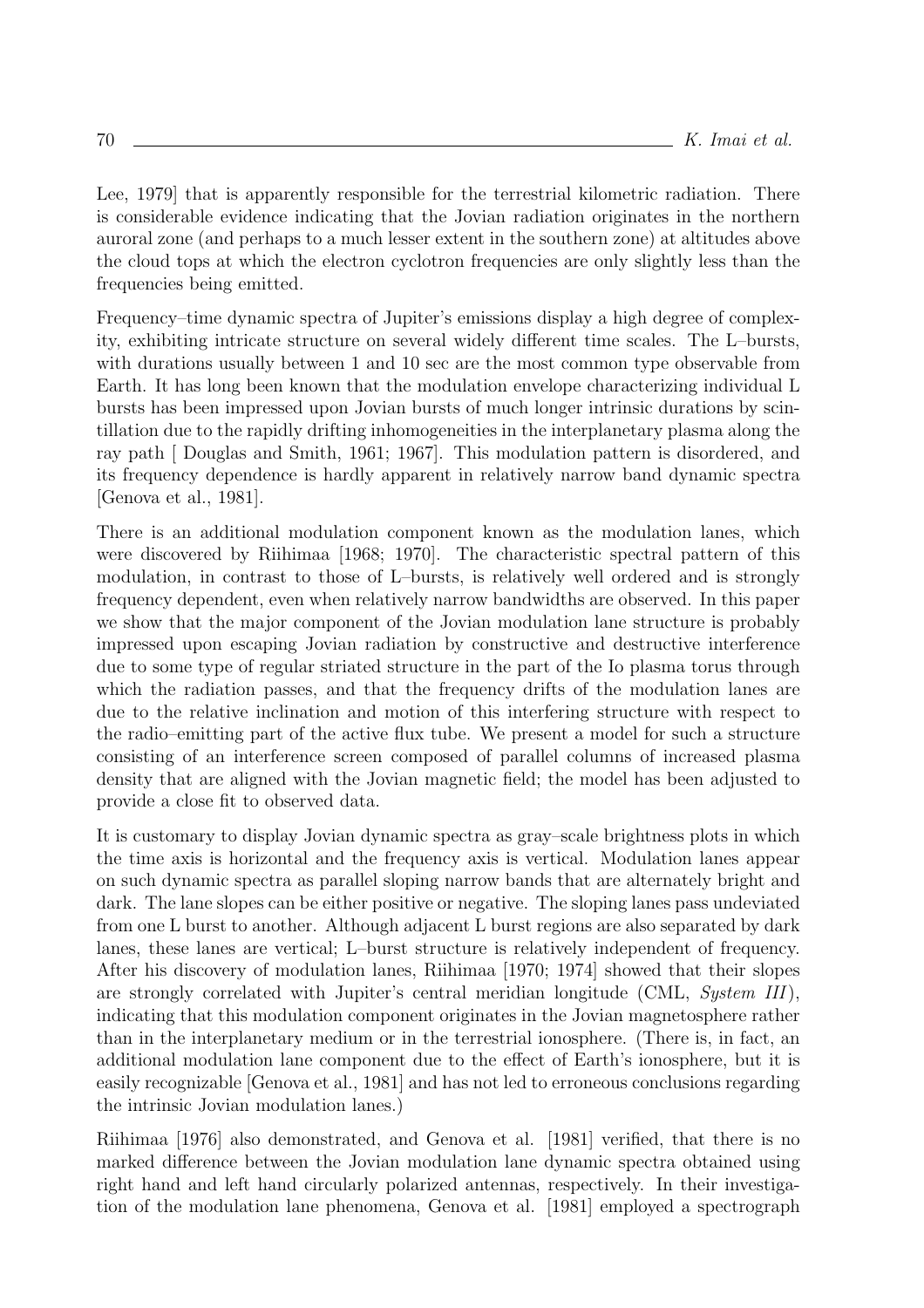having much wider bandwidth and higher sensitivity than Riihimaa's spectrograph, revealing modulation lane phenomena in broader scope and greater detail. However, these observations cover a much smaller time span than do those of Riihimaa [1978]. The plot of modulation lane frequency drift rate vs CML by Riihimaa [1978], based on 10 years of observations between 21 and 23 MHz, provides the best available statistical results of this type for the modulation lanes occurring during Io–related storms, and is the principal basis for the development of the model presented in this paper.

Riihimaa [1974] suggested that the modulation lanes are impressed upon the escaping Jovian radiation as it passes through parallel slots in an otherwise opaque screen located in the boundary region between the magnetosphere of the planet and the interplanetary medium (the Io plasma torus had not been discovered at this time). In Riihimaa's model, the geometrical relationship between the radio–emitting flux tube and the slots in the screen resulted in the opposite frequency–time drifts of Io–B and Io–A radio sources that are actually observed. Zheleznyakov and Shaposhnikov [1979] proposed a modulation lane model based on the Faraday effect for propagation in a plasma in a direction transverse to the magnetic field. This model predicted a difference in the modulation lanes as observed with left– and right–hand polarized antennas. The above–mentioned finding that there is no such polarization effect led to the rejection of this model. Meyer–Vernet et al. [1981] and Genova et al. [1981] considered diffraction of the radiation as it passes through the Io plasma torus in connection with the production of modulation lanes, but proposed no detailed model that could be tested against observed data. The only similarity of the model we present in this paper to that of Riihimaa is in regard to his geometrical explanation of the opposite frequency–time drifts of the Io–B and Io–A sources (although instead of Riihimaa's idea of transmission through a slotted screen located near the magnetopause we assume ray interference from field–aligned plasma striations in the Io torus). Also, our model bears little similarity to the mechanism suggested by Meyer– Vernet et al. other than that it is due to a multipath interference effect taking place in the Io torus.

# 2 Phenomenology

Terrestrially observed Jovian decametric emission usually occurs in clearly defined storms which are classified into four principal source regions on the CML–Io phase plane. These are designated Io–B, Io–A, Io–C, and Non–Io–A. Io–B occurs when Io's orbital position is within a range centered near 90◦ Io–phase (the angle measured eastward from superior geocentric conjunction, SGC); the Io phase ranges for Io–A and Io–C are both centered near 240◦ from SGC. For Non–Io–A storms Io's phase can lie anywhere outside the Io–A range. The most predictable storms are of types Io–B and Io–A. Most of the available modulation lane data are for these two types, although the lanes also occur during Io–C and Non–Io–A storms as well. In this paper we shall be concerned only with modulation lanes that have been observed during Io–B and Io–A storms.

At frequencies in the vicinity of 22 MHz, most modulation lane patterns have frequency drift rates between +100 and +180 kHz/sec for Io–B storms and between −90 and −150 kHz/sec for Io–A storms. The lanes generally display a strong periodicity in time, with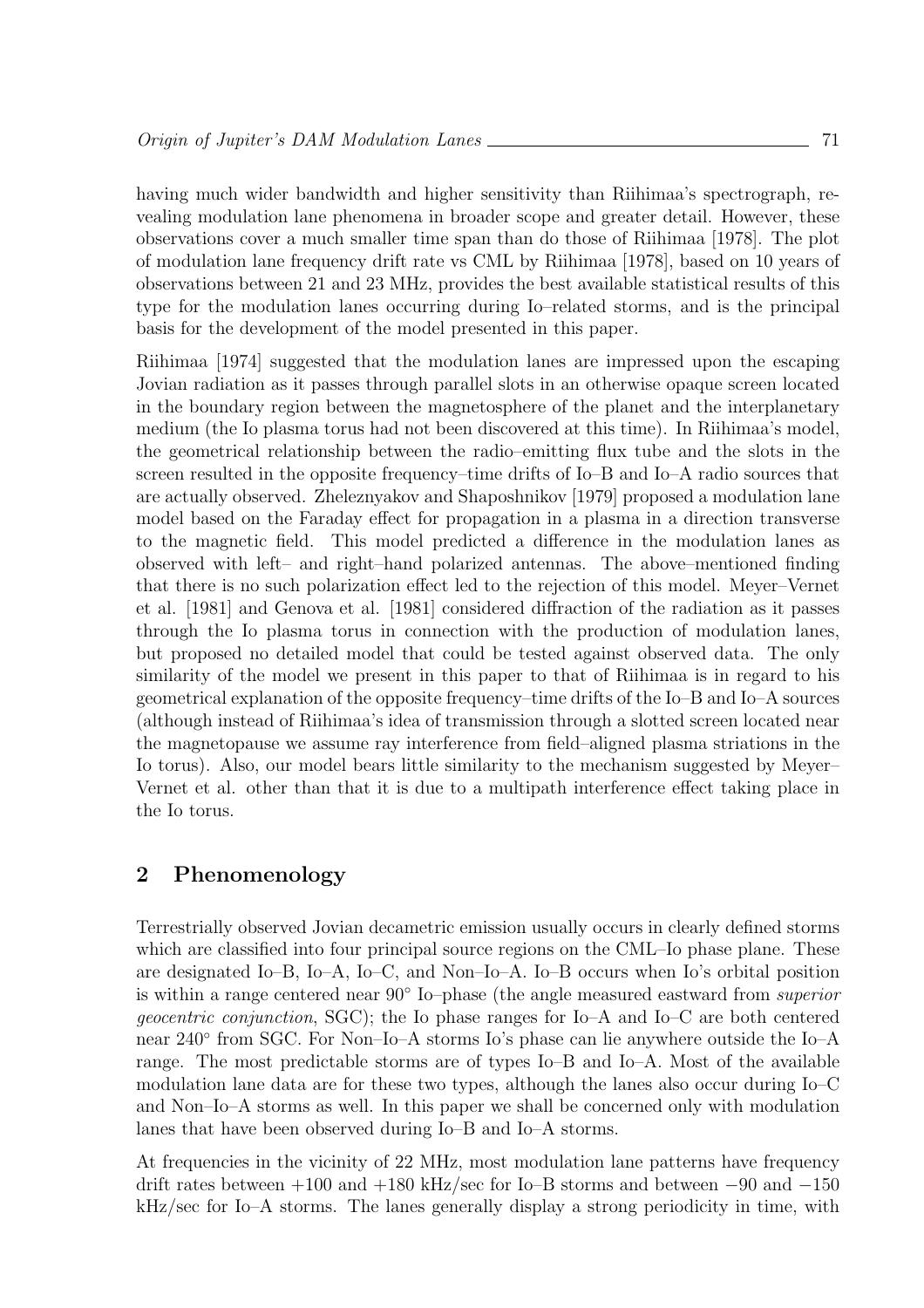

Figure 1: Idealized dynamic spectrum illustrating modulation envelopes and positively drifting modulation lanes (after Riihimaa, [1971]).

|             |                |                      | Table 1. Characteristics of Modulation Lanes at about 25 MHz<br>Component Drift Sense Most Probable Drift Rate | Mean Time Spacing         |
|-------------|----------------|----------------------|----------------------------------------------------------------------------------------------------------------|---------------------------|
| Io-B Source | Major          | Positive             | $125 \sim 150 \text{ kHz/sec}$                                                                                 | 2 sec                     |
|             | Minor          | Negative             | $-25 \sim -50$ kHz/sec                                                                                         | 10 <sub>sec</sub>         |
| Io–A Source | Major<br>Minor | Negative<br>Positive | $-100 \sim -150$ kHz/sec<br>$15 \sim 25 \text{ kHz/sec}$                                                       | 2 sec<br>$10 \text{ sec}$ |

Table 1: Characteristics of Modulation Lanes at about 23 MHz

periods ranging from about 1 to 5 sec and an average of about 2 sec. Figure 1 is a sketch illustrating a typical set of positively drifting modulation lanes in which L–burst structure is also apparent. We shall refer to the modulation lanes possessing drift rates and periodicity within the above ranges as the major component. There is a minor modulation lane component, representing a considerably smaller fraction of the total number observed, for which the drift rates are of opposite sign than for the major component or are of the same sign but of smaller absolute value. For these cases the lanes are usually broader and their separations in time are longer. Table 1 is a summary of characteristics of modulation lanes at frequencies in the vicinity of 23 MHz observed by Genova et al. [1981]. This table shows the significant differences of characteristics between the major and the minor components of modulation lanes. Minor component lanes are apparently of somewhat different origin from major component lanes; our model applies only to the latter.

It is generally agreed that Io–B and Io–A emission originates from the same general region of the northern Jovian auroral zone. The radiation is emitted into a thick curved sheet that is more or less in the form of a hollow cone. It is composed of ray vectors making angles somewhat less than 90° with respect to the magnetic field in the region. Io–B activity is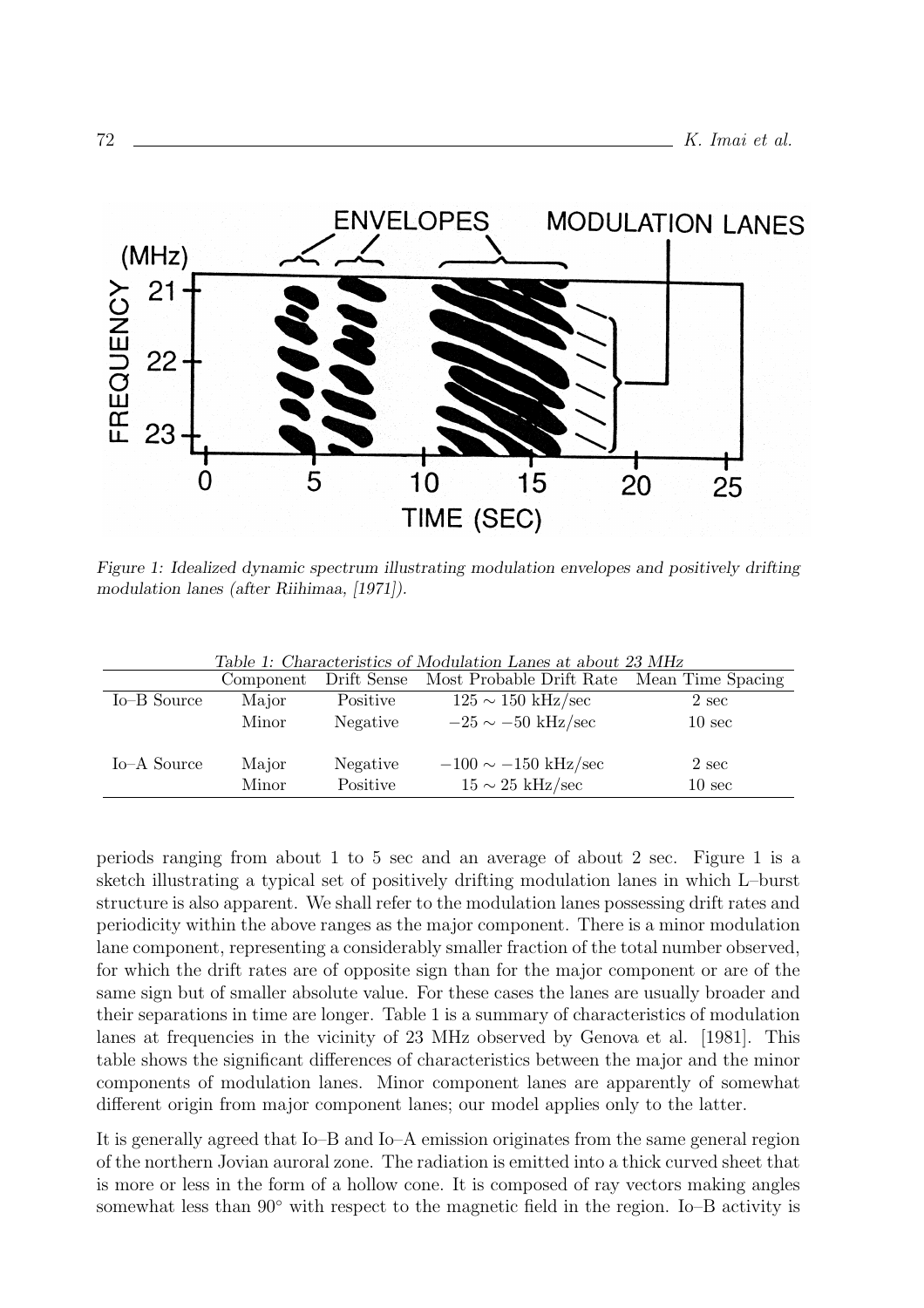observed when one limb of the hollow cone intersects the Earth direction, and Io–A when the other limb of the cone is toward Earth. Two conditions for emission to occur are:  $a$ ) The emitting region at a given time, located near the foot of the flux tube passing through it, must be receiving Alfvén wave energy which was introduced into the flux tube as it was carried by magnetospheric corotation past Io somewhat earlier, and  $b$ ) this emitting region must lie within the so–called active longitude zone centered more or less on the Jovian north magnetic pole. As new flux tubes sweep by Io in succession, the resulting Alfv $\acute{e}$ n wave energy introduced into them propagates down to the emission region, so that the emission process continues until the boundary of the active longitude zone has been crossed. Thus as long as the radio emitting region is active, its Jovian longitude leads the sub–Io longitude by a more or less fixed amount. The value of this lead angle has not been directly measured, because of the lack of knowledge of the mean velocity of the Alfvén waves in the Io flux tubes. Hashimoto and Goldstein [1983] estimated the values to be in the vicinity of 20<sup>°</sup>, on the basis of a model in which the Alfvén wave is first reflected from the ionosphere at the southern foot of the flux tube before exciting radio emission from near the northern foot. We will refer to the flux tube passing through Io at a given time as the Io flux tube (IFT), and to the flux tube from the foot of which radiation is being emitted at the same time as the *previously energized flux tube* (PEFT).

#### 3 Model assumptions

We develop a modulation lane model in which the radiation emitted at each frequency is modified by constructive and destructive interference on passing through and between field aligned striations or columns of enhanced plasma density in the Io plasma torus on its way toward Earth. It will be shown that the resulting rotating multilobed pattern of intensity vs magnetic longitude and latitude can account very well for the observed modulation lanes. We feel more certain, however, that modulation lanes result from our derived pattern (or from a very similar one) than we are of the detailed correctness of our proposed model for obtaining this pattern. In other words, we leave open the possibility that a more realistic model for producing the required intensity vs magnetic longitude pattern might be found.

In order to explain the regularity of an observed set of modulation lanes, it is necessary to postulate some degree of regularity in the characteristics and spacing of the scattering field aligned columns. Each scattering column must extend far enough along its flux tube that rays from the sources within the range of altitudes above the magnetic equator that correspond to the frequencies present in the resulting set of modulation lanes can pass through it on their way to Earth. The columns must thus extend to altitudes of about 1  $R_J$  above the magnetic equator in order that observed sets of modulation lanes covering different frequency ranges can be explained. We also assume that the columns are arranged in single file, i.e., in a single layer. We believe that the columns result in some way directly or indirectly from Io's volcanic activity. Perhaps it is a common occurrence for individual gas clouds to be ejected from Io's atmosphere at more or less regular intervals. Each cloud would then be carried downstream by the passing magnetospheric plasma. After becoming ionized the cloud is locked within the magnetic flux tube in which it finds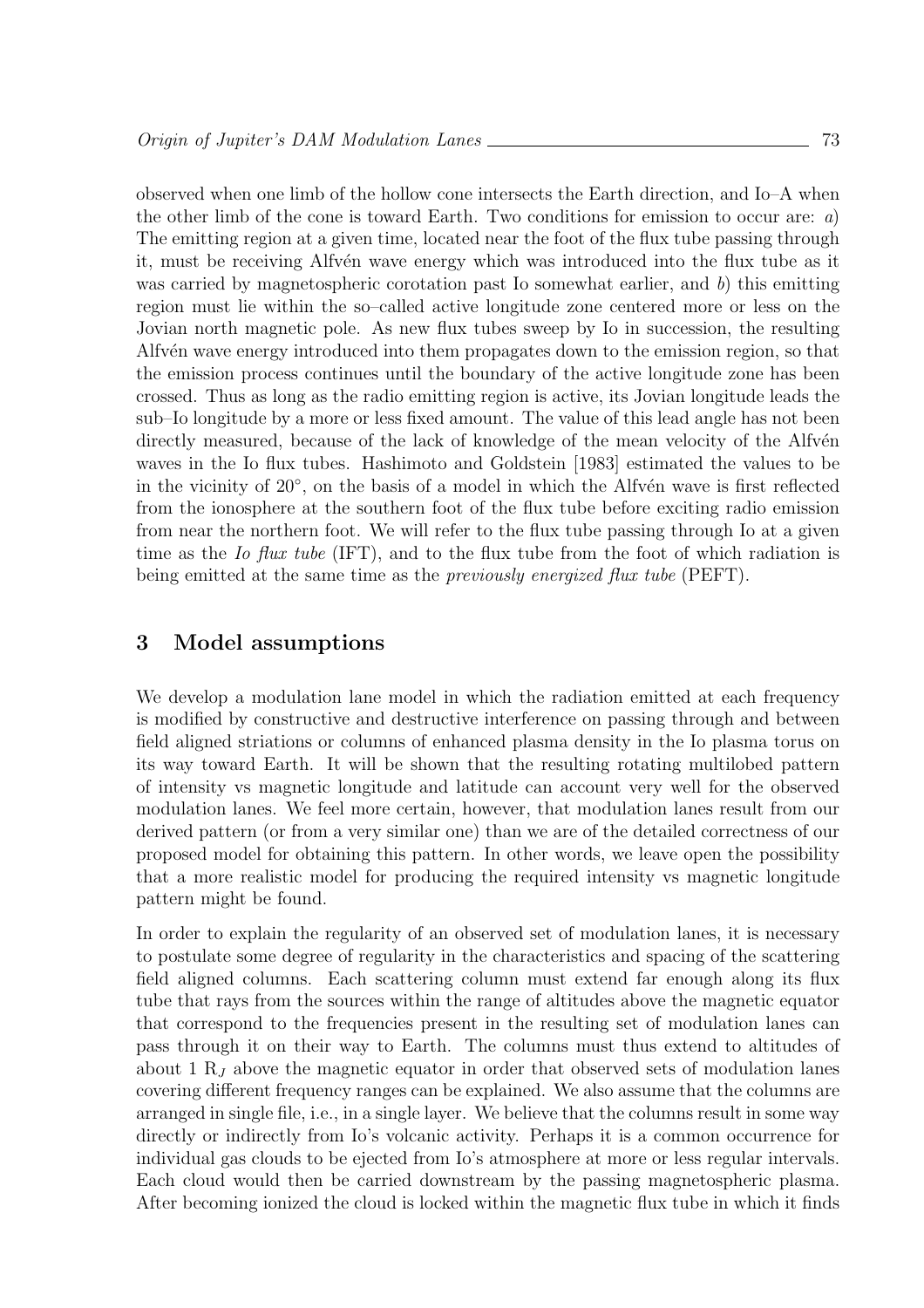itself. Free to diffuse along the field lines but not across them, the newly created plasma begins to fill the flux tube, creating a plasma column. Successive ejected clouds would thus produce the row of more or less equally spaced plasma columns. We favor such an explanation at the present time. It is consistent with the observed fact that Io–B source modulation lanes occur more often, are more regular, and are modulated more deeply than those from Io–A source. The elapsed time since Io passed through the part of the torus penetrated by Io–A rays is several hours greater than the elapsed time since Io was in the region penetrated by Io–B rays. The older plasma columns in the path of Io–A radiation may thus have had time to drift outside their original flux tubes and therefore produce less deeply modulated lanes than do the fresher columns through which the Io–B radiation passes.

There are other possible explanations of the field aligned columns in the torus. One that we have considered is some sort of wave propagating approximately perpendicular to the magnetic field and to the line of sight. The total electron content in this case would vary periodically as the wave propagates across the line of sight. If it is assumed that the velocity of this wave is small compared to the magnetospheric corotation velocity at its location, the wave might produce the same effect on the radiation passing through it as would the previously postulated row of field–aligned plasma columns. Magnetosonic waves meet the requirement of propagating nearly normally with respect to the magnetic field, but it appears that their wavelengths would be too small for our model.

Still another possibility we have considered is that the intensity pattern is simply scintillation from a widespread random distribution of field–aligned plasma inhomogeneities in the Io torus (not concentrated within columns). There is no doubt that the scattering centers would be elongated parallel to the field lines, since that is the only direction in which appreciable diffusion can occur. The instantaneous directions of interference maxima and minima would be more widely separated in two–dimensional scintillation patterns within planes parallel to the field lines than within planes perpendicular to the field. Thus the three–dimensional scintillation pattern would consist of elongated (but ever–changing) regions of increased and decreased intensity, with the elongations of the constant–intensity contours being parallel to the magnetic field in the scattering region. As it more or less gradually changes form, the pattern would corotate with the plasma. One would expect the length–to–width ratio of the pattern elongations to be about the same as that of the typical field–elongated scattering center. If a particular scintillation pattern persists on a time scale of tens of seconds, as it does for the terrestrial ionosphere, we believe that rudimentary modulation lanes could be produced over the frequency bandwidth within which the pattern is relatively unchanged. The mechanism of production of these scintillation modulation lanes would be the same as that of the postulated field–aligned plasma columns, to be explained later in this paper. While this model surely could not account for the occasional sets of highly regular modulation lanes covering a frequency band up to 10 MHz, it could perhaps explain the more common occurrences of relatively narrow band and more irregularly spaced sloping lanes.

We now return to the field–aligned plasma column model. Whatever the cause of the columns may be, we assume that when Jovian decametric radio emission happens to pass through a column system in propagating toward Earth, a multilobed interference pattern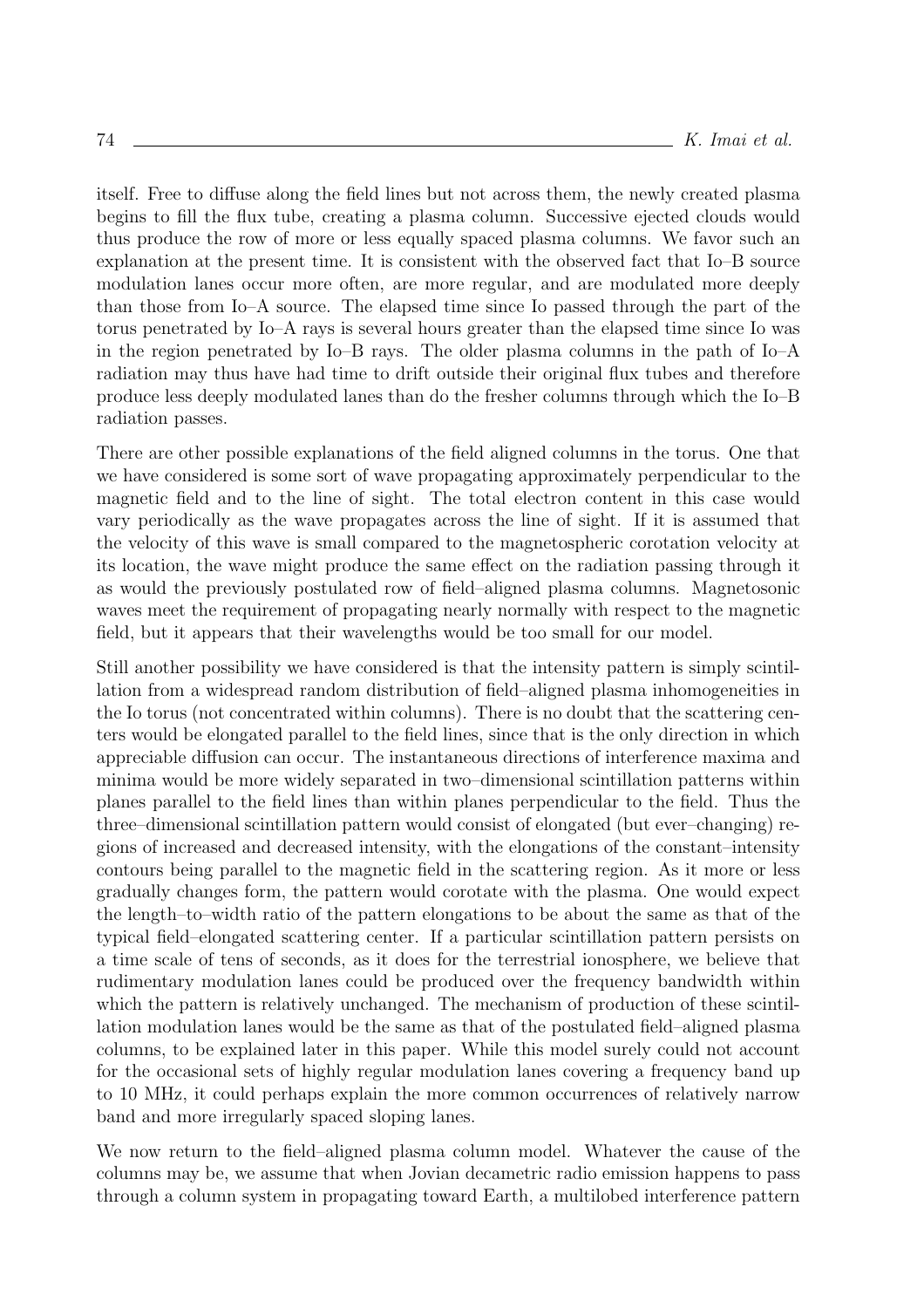may under certain circumstances be produced which leads to observable modulation lanes. We will use the column spacing and density as adjustable parameters in developing our model for the production of modulation lanes. We shall show that there is a particular spacing of the columns that would best produce the required multilobed pattern. The existence of this particular spacing may at first appear to be a highly improbable occurrence. It is less improbable if we assume that while a variety of spacings may occur at different times, it is only those times during which the spacing is within a given range that regular sets of modulation lanes are observed. Extensive sets of well developed lanes after all are rare.

# 4 Details of the model

We first describe our idealized model for the production of the multilobed intensity pattern at each frequency, after which it will be explained how these lobes give rise to the sloping modulation lanes. We assume that the more closely the actual distribution of plasma columns approaches the idealized model presented here, the more regular becomes the resulting set of lanes. We begin with a brief review of the overall geometry. Figure 2 shows the relationship between Jupiter, Io, and the radio source when Io–B radiation is being emitted toward Earth. The interference screen in the torus consisting of equally spaced plasma columns crossing Io's orbit is also shown. It should be pointed out that the field lines passing through the plasma columns are far removed from the field line



Figure 2: Geometry of our model for the production of modulation lanes. IFT and PEFT are the abbreviations for 'flux tube' and 'previously energized flux tube', respectively.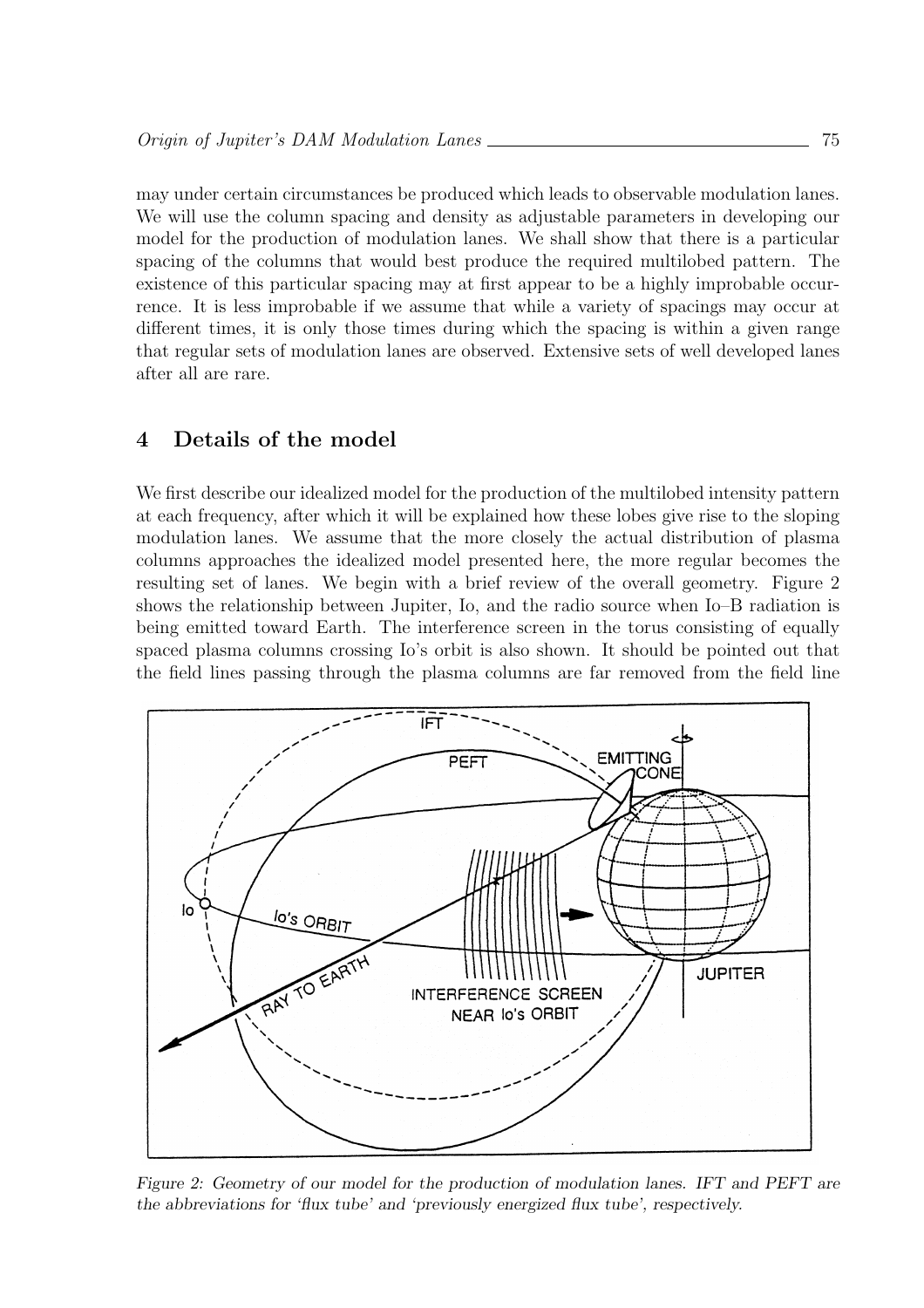

Figure 3: Section through meridian of Io. Electron density contours of the Io plasma torus and the interference screen site are indicated.

passing through the radio source. Figure 3 includes contours of electron number density based on the standard model for the torus, as determined from Voyager measurements . The radio source at a given frequency and time is located at the apex of the thick–walled hollow–cone emission beam, at a given altitude within the previously energized Io flux tube (PEFT). This flux tube is separated from the one currently penetrating Io by a longitude interval of 49°, more or less. Figure 4 is a view from above Jupiter's north pole. The radio source (assumed to be a point) is fixed relative to Io's orbital position, not relative to Jovian longitude. The plasma torus and the flux tubes through it, on the other hand, are fixed in Jovian longitude.

Radiation passing through each plasma column is scattered by the random inhomogeneities present in the electron density distribution. Rays passing between columns are also scattered to a slight degree by the much lower–density background plasma present there, but we assume this intercolumn scattering to be negligible in comparison with that inside each column. The scattering angle,  $\theta$  radians, is given very approximately by the equation [Kraus, 1986]

$$
\theta \approx \left(40.5/f^2\right)\sqrt{w/s}\,\Delta N,\tag{4.1}
$$

where f is the frequency, w is the width of a column, s is a typical thickness of the plasma inhomogeneities inside a column, and  $\Delta N$  is the mean fluctuation of their electron densities; MKS units are used unless otherwise indicated. In this approximate relation, we will interpret  $\theta$  to be the scattering angle at which the E field is one-half that in the unscattered direction (i.e., the intensity is one–fourth).

Figure 5 is a diagram (not to scale) suggesting the scattering of several rays passing through columns, and others passing unscattered between columns. Some of the rays that have been scattered by three of the columns are indicated by a, b, and c, with subscripts. Rays  $a_3$ ,  $b_3$ , and  $c_3$  have emerged in the unscattered directions. Let us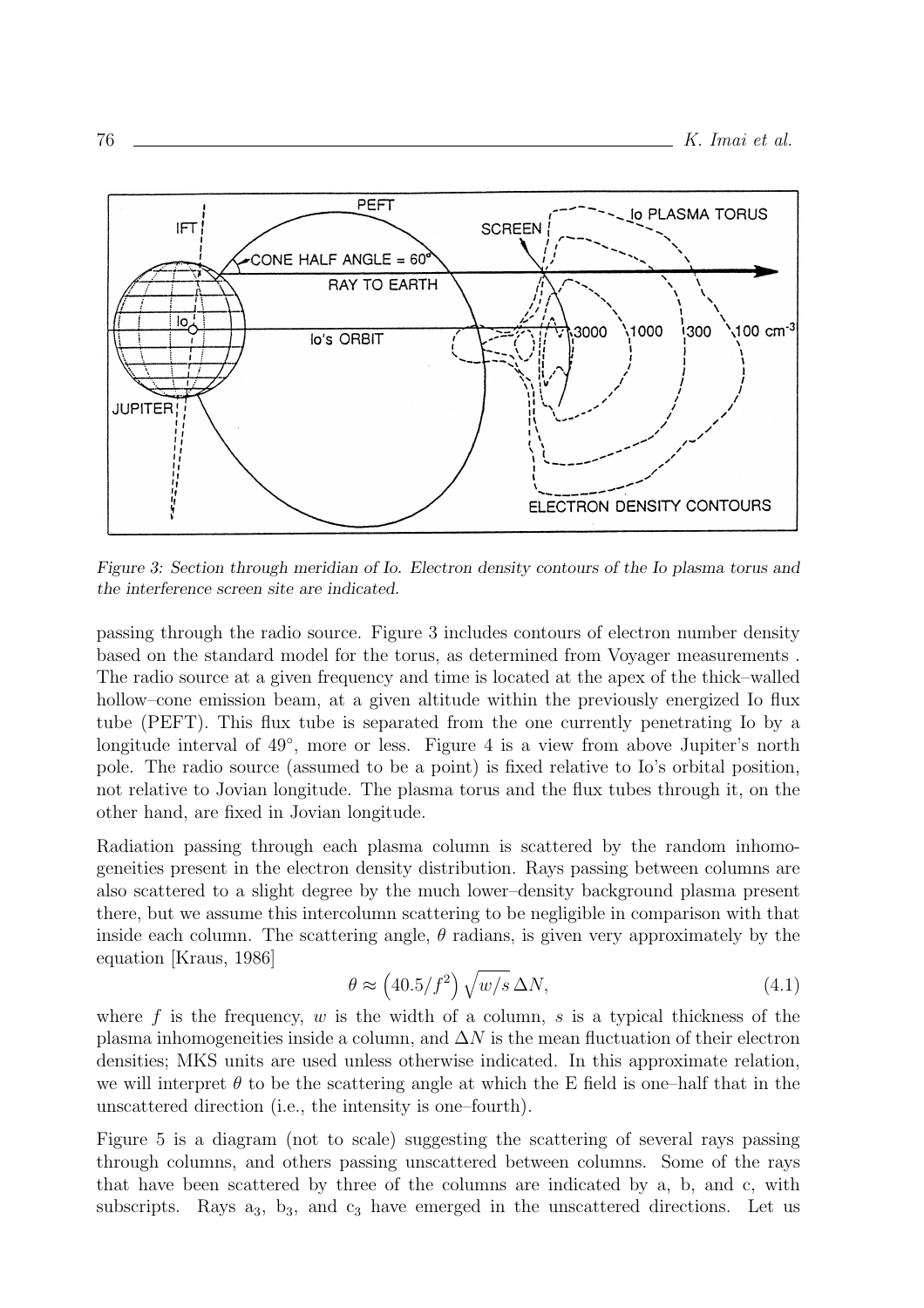

Figure 4: View from above the north pole. A 49° lead angle is illustrated, based on a 60°-halfangle beaming cone.



Figure 5: A diagram (not to scale) suggesting the scattering of several rays passing through columns, and others passing unscattered between columns.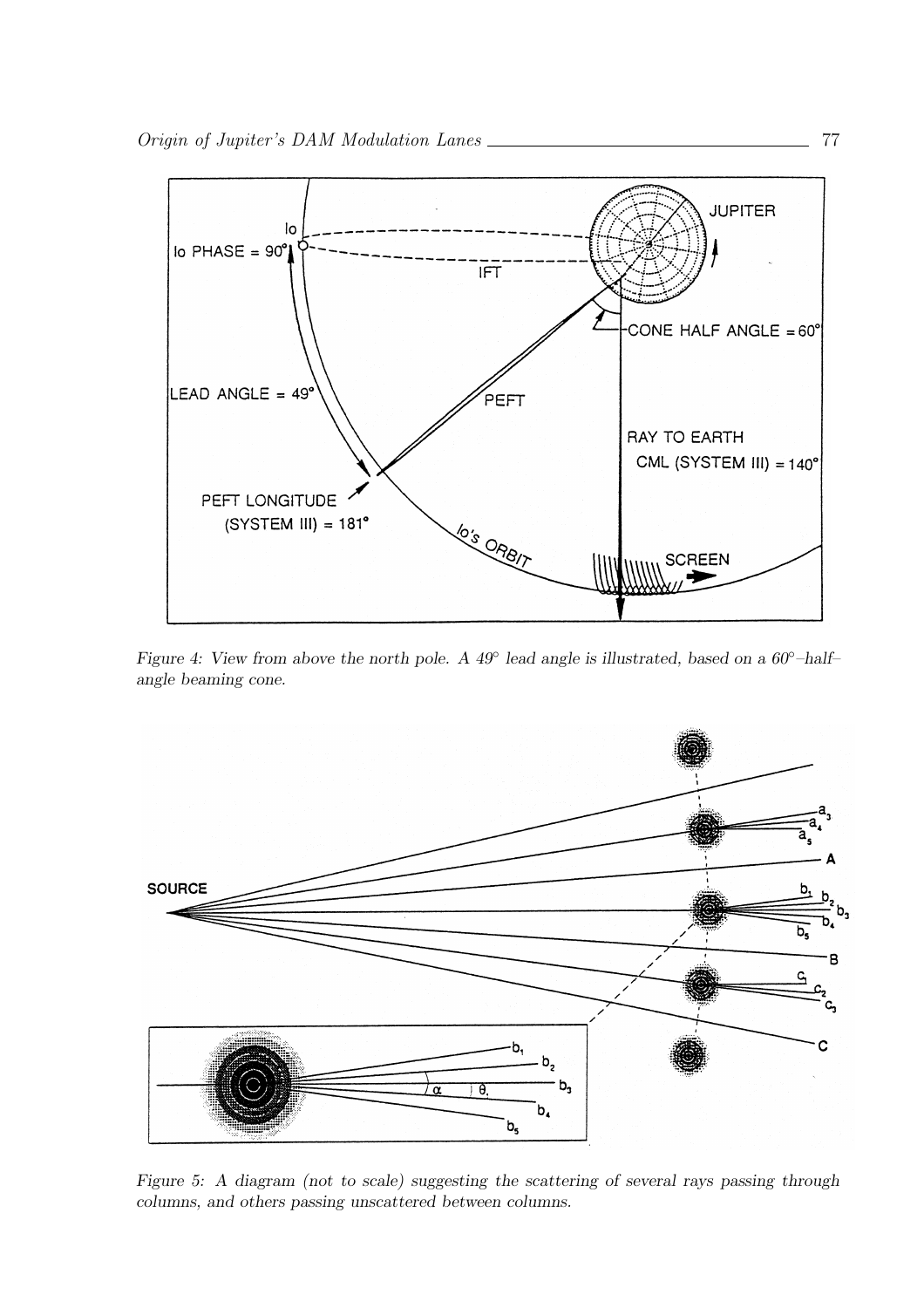assume that scattered rays with subscripts 2 or 4 are at the angle  $\theta = \theta_1$  with respect to the corresponding unscattered directions (for the given values  $\Delta N = \Delta N_1$  and  $f = f_1$ ), and that those with subscripts 1 or 5 are at the angle  $2\theta_1$ . Rays A, B, and C pass unscattered between columns.

The members of a group of rays that reach a point on Earth are essentially parallel because the distance to Earth is so much greater than the intercolumn distance; they therefore have plane constant–phase wavefronts. Since we have assumed a point source for the radiation, the phase relationships between the members of such a group reaching Earth have been established largely by the differences in their path lengths between the source and the row of scattering columns. (We neglect another relatively small contribution to their phase differences that is introduced during the scattering process within a column; this is due to differences in the quantity path phase change minus that over the same path length in free space.) In Figure 5, those groups of the labeled rays that are parallel are:

 $\ldots$ , a<sub>3</sub>, and b<sub>1</sub>; a<sub>4</sub>, A, and b<sub>2</sub>; a<sub>5</sub>, b<sub>3</sub>, and c<sub>1</sub>; b<sub>4</sub>, B, and c<sub>2</sub>; b<sub>5</sub>, c<sub>3</sub>, and  $\ldots$ 

Now let us assume that for a particular frequency  $f = f_1$  and a particular column spacing:

- 1. Rays  $a_4$  and  $b_2$  are in phase with each other, but are 180 $\degree$  out of phase with A.
- 2. Rays  $a_5$ ,  $b_3$ , and  $c_1$  are all in phase, since  $a_5$  and  $c_1$  have each traveled one wavelength farther than  $b_3$ .
- 3. Rays  $b_4$  and  $c_2$  are in phase, but are 180 $\degree$  out of phase with B.
- 4. Rays  $b_1$ ,  $b_2$ ,  $b_3$ ,  $b_4$ , and  $b_5$  are all separated by the angle  $\theta_1$ , and their E fields are approximately in proportion to the numbers 0.3, 0.5, 1.0, 0.5, and 0.3, respectively.

It follows that:

- 1. Rays  $a_4$  and  $b_2$  together nearly cancel A, giving a deep minimum in the intensity pattern at the angle  $\theta_1$  from  $a_3$ , i.e., midway between  $a_3$  and  $b_3$ .
- 2. Rays  $a_5$  and  $c_1$  reinforce  $b_3$ , augmenting the maximum in the intensity pattern in the direction of  $b_3$ .
- 3. Similar relationships exist elsewhere for corresponding rays.

For other frequencies near  $f_1$ , the directions of the maxima and minima will be unchanged but the degree of ray reinforcement and cancellation will be reduced. The amount of this reduction will be greater the farther the frequency is from  $f_1$ . We will refer to  $f_1$  as the optimum frequency for a given column spacing.

In summary, at all frequencies the intensity maxima are centered on the directions of the column centers and the minima are centered midway between columns. The modulation depth is greatest at the optimum frequency  $f_1$  for a given column spacing. The column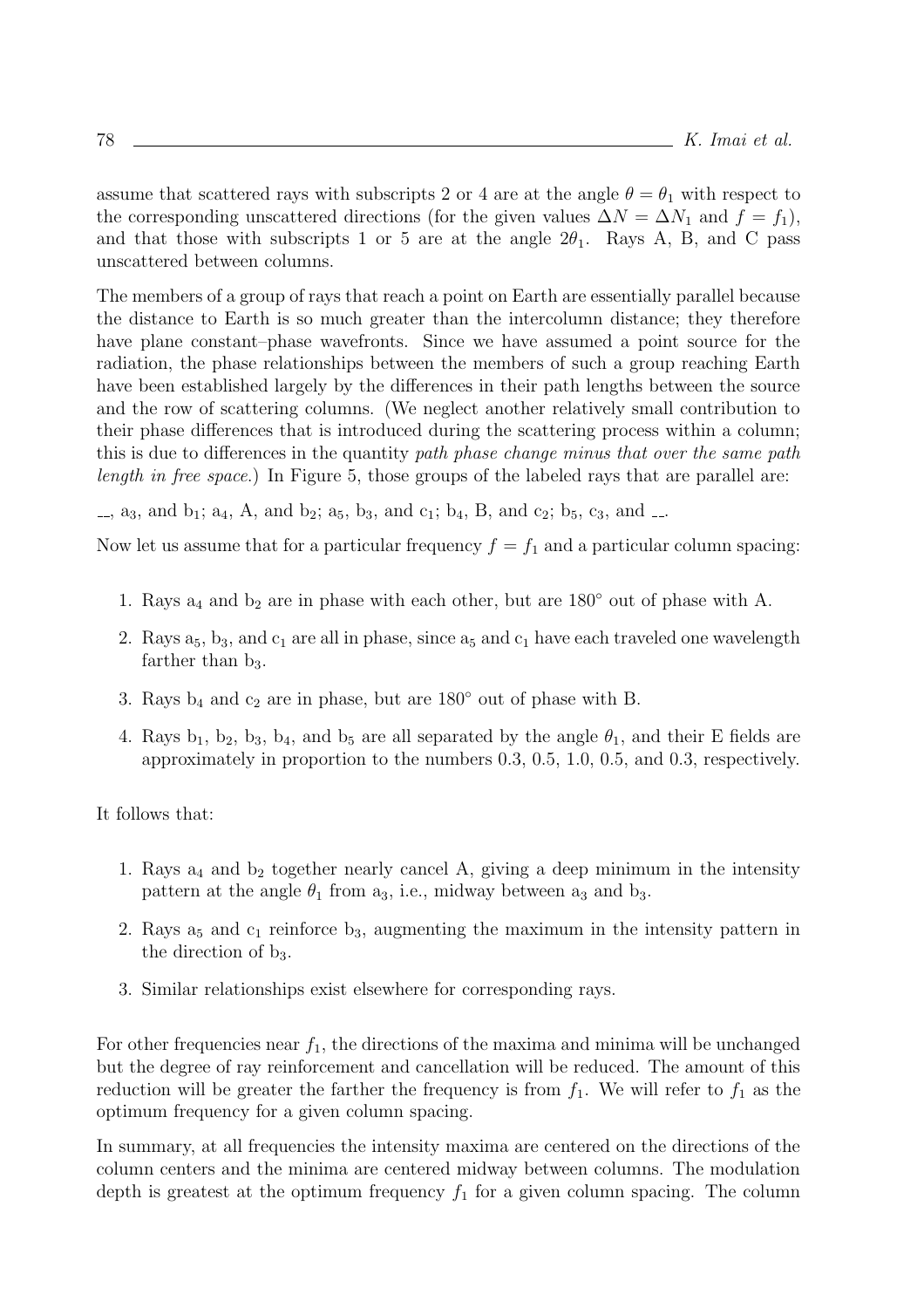

Figure 6: a) The diagonal smooth lines are plots of the emission frequencies at positions along the PEFT (for Io–B and Io–A) vs the westward distances, x, of the projections of these positions on a plane perpendicular to the line of sight. The vertical dotted lines indicate the x-positions of successive field–aligned plasma column center lines for incident rays at frequencies indicated on the vertical scale. b) Resulting frequency–time curves of the modulation lanes produced by the rays penetrating the plasma column interference screen.

centers are  $2\theta_1$  apart, and the relationship between  $\theta_1$  and the electron density in the columns is given by Equation (4.1).

In the above model for producing the lobe pattern, it is clear that intensity maxima and minima occur at a given frequency with increasing time as the source–Earth line alternately crosses columns and the spaces between them. The modulation lane pattern observed at a single frequency is simply the multilobed intensity vs time curve at Earth due to our model for that frequency. At constant time, on the other hand, an intensity maximum occurs at each frequency corresponding to an altitude in the northern end of the PEFT for which the source–Earth line penetrates the center of a column. The projection of this part of the PEFT as viewed from Earth is tilted with respect to the plasma columns, as is suggested in Figure  $10a$  for  $I_0$ –B and Figure 6 for both sources. It can be seen from Figure 6 that the source–Earth lines from many altitudes in the PEFT may penetrate different columns at the same time. Thus there may be many alternating intensity maxima and minima at different frequencies at a given time. It is this effect that gives rise to the slopes of the dynamic spectral modulation lanes.

We now make calculations on the basis of the model that has been presented. We assume a coordinate system in which the line from the center of Jupiter to the observer on Earth is fixed. Due to magnetospheric rotation, the velocity,  $v_c$ , of the plasma column system (which is mainly in a direction perpendicular to both the column lengths and the Jupiter– Earth line) is approximately 74 km/sec. As the source follows Io's orbital motion, the component of its velocity perpendicular to the Jupiter–Earth line,  $v_s$ , is typically about 7 km/sec for both Io–B and Io–A. The angular velocity of the plasma column system about the source is given by  $\Omega = (v_c - v_s)/r = 1.9 \times 10^{-4}$  rad/sec, in which r, the distance from the source to the columns, is about 5  $R_J$ . Each modulation maximum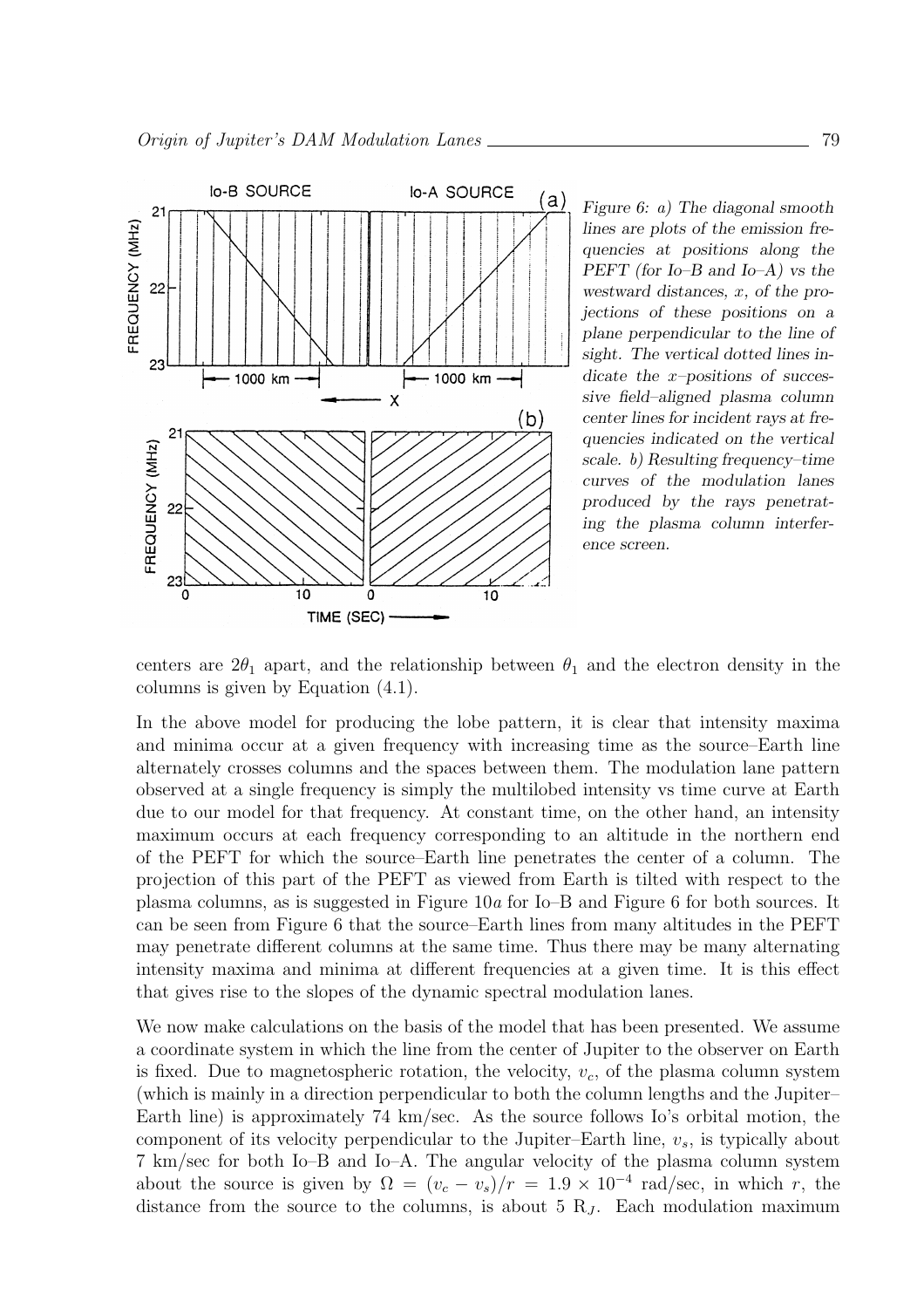occurs when a column center crosses the source–Earth line. The observed time intervals,  $\Delta t$ , between successive modulation maxima at fixed frequencies are typically 2 sec. The angular separation between adjacent columns as seen from the source,  $\alpha$ , equals  $\Omega \Delta t$ . The distance between columns is thus

$$
d = r\alpha = r\Omega\Delta t \approx 68\Delta t \text{ (km)}.
$$
 (4.2)

A fixed–frequency modulation period of 2 sec indicates a column separation of about 140 km. It can be seen from Figure 5 that  $\alpha$  is twice  $\theta_1$ , where  $\theta_1$  is the angle from the undeviated ray direction to that for which the E field has been reduced by one–half. Thus  $\theta_1 = 0.95 \times 10^{-4} \,\Delta t$ . For  $\Delta t = 2$  sec,  $\theta_1$  is  $1.9 \times 10^{-4}$  rad, or  $40''$  of arc.

For the highest degree of cancellation of a direct ray passing nearly midway between columns (e.g., B in Figure 5) by the rays scattered from two adjacent columns ( $b_4$  and  $c_2$ ), the latter two rays must each differ in phase by 180◦ from the direct ray (B). In this case we have the relationship  $r - \sqrt{r^2 - (d/2)^2} = \lambda/2$ . Here, d is the distance between column centers, r is the distance from the point source to a column, and  $\lambda$  is the wavelength. To a very close approximation, the above equation becomes

$$
d^2 = 4\lambda r \tag{4.3}
$$

The wavelength at which this equation is most nearly exact (for a given  $d$  value) is also very nearly that for which the scattered ray from each adjacent column (like  $a_5$  and  $c_1$  in Figure 5) adds with 360 $\degree$  phase difference with the ray through the center of the intermediate column  $(b_3)$ . Thus the intensity maxima are highest and the minima are lowest at the wavelength  $\lambda$ , producing the greatest modulation depth.

By eliminating d from Equations (4.2) and (4.3), and letting  $r = 5 R_J$ , we obtain the expression for the optimum frequency, or frequency of greatest modulation depth. It is  $f_1 = 80 \times 10^6/(\Delta t)^2$  (Hz). This is the frequency at which we would expect modulation lanes to be most easily discernible. Assuming  $\Delta t$  to be 2 sec, we obtain a frequency of about 20 MHz. This is in quite good agreement with the fact that most modulation lanes have been observed in the vicinity of 20 to 23 MHz. When the intercolumn distance changes, the optimum frequency and the lane time spacing would be expected to change accordingly. When the observing frequency is a few MHz above or below the optimum frequency, our model predicts that the lane time spacing should not change. However, the intensity maxima would be lower and the minima higher, reducing the depth of modulation by amounts that increase as the departure of the frequency from the optimum,  $f_1$ , is increased.

We now calculate the value of the mean electron density fluctuation within the columns,  $\Delta N_1$ , required to produce the scattering angle  $\theta_1 = 1.9 \times 10^{-4}$  rad (i.e., 40"). From Equation (4.1) we have  $\sqrt{w/s} \Delta N = \theta f^2 / 40.5$ . Inserting  $f_1 = 20 \times 10^6$  Hz and the above value of  $\theta_1$ , we have the relation (corresponding to the case for which  $\Delta t = 2 \text{ sec}$ ),  $\sqrt{w/s} \Delta N \approx 1.9 \times 10^9$ . Let us arbitrarily assume that the column diameter, w, is 0.2 d, or 30 km. Even more arbitrarily, let us assume that the mean separation between plasma irregularities within the columns (for which the mean electron density fluctuation is  $\Delta N_1$ ) is 0.3 km. We then have  $\Delta N_1 = 1.9 \times 10^8$  electrons/m<sup>3</sup> or 190 electrons/cm<sup>3</sup>. This seems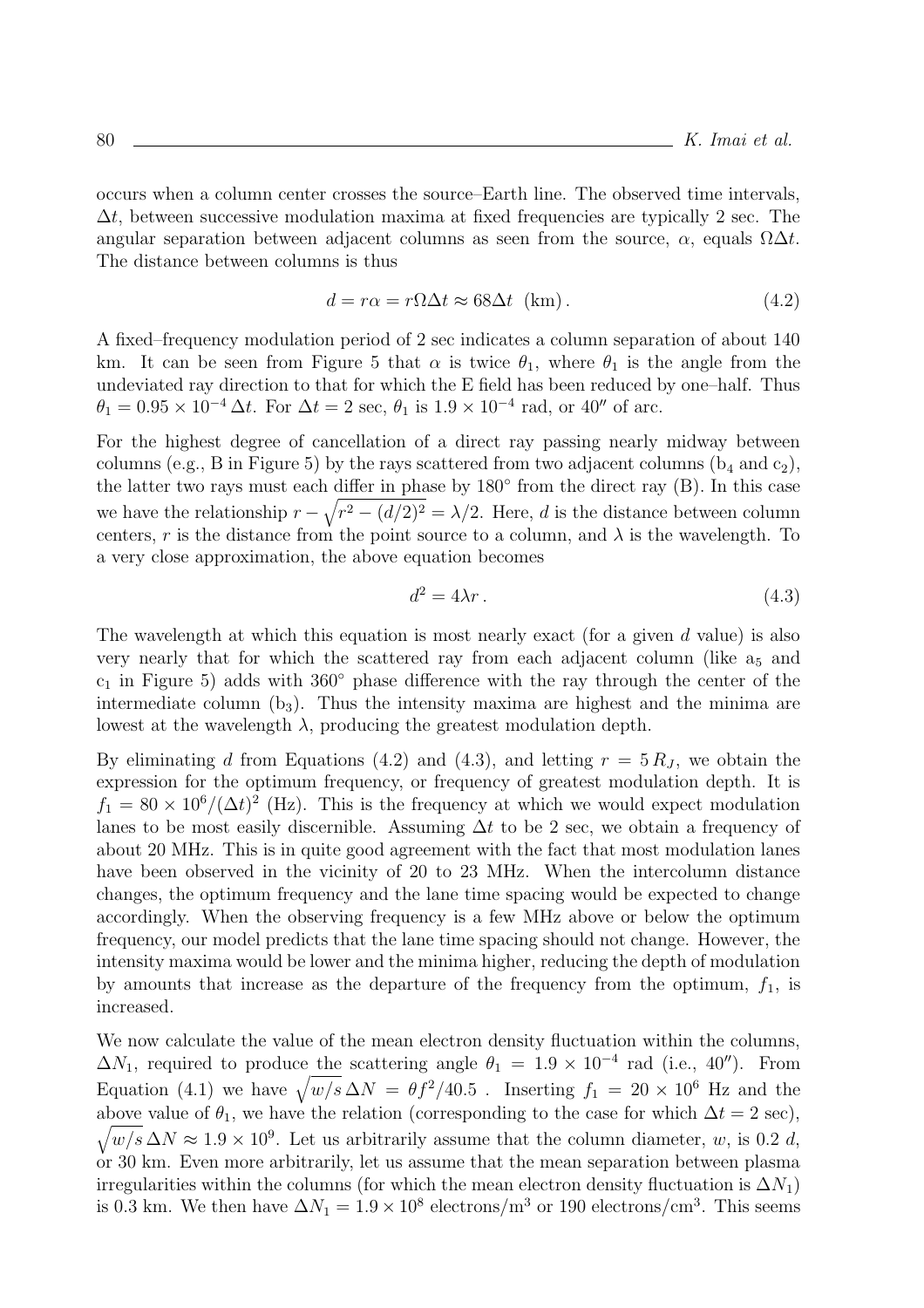entirely realistic. It indicates that the electron density fluctuations and the smoothed ambient electron density are of about the same order of magnitude.

Although the most probable time spacing  $(\Delta t)$  between modulation lanes for fixed frequencies in the vicinity of 20 MHz is close to 2 sec, values ranging from 1 to 5 sec are often observed. In our model, column separations less than the previously calculated value of 140 km would result in  $\Delta t < 2$  sec. However, in such cases the modulation depth would be reduced because a ray passing midway between two columns would then be less than 180◦ out of phase with the ray scattered in its direction from each of the adjacent columns. On the other hand, in order to obtain  $\Delta t > 2$  sec we must invoke higher–order interference between the scattered and unscattered rays. Equation (4.3) is for first–order destructive interference between the direct ray in the direction midway between column centers and either of the adjacent scattered rays that are parallel to it. In deriving (4.3), if we had let the difference between the direct and scattered ray paths be  $n\lambda/2$  in order to produce nth–order destructive interference in this direction, the required column separation would have been  $d^2 = 4n\lambda r$ . It is thus clear that higher-order interference leads to values of d,  $\Delta t$ ,  $\theta_1$ , and  $\Delta N_1$  that have been increased by the factor  $\sqrt{n}$ . For example, 5th–order interference requires a value of  $\Delta N_1$  of about 420 electrons/cm<sup>3</sup> in order to produce a scattering angle  $\theta_1$  of about 90" of arc with a column separation of 310 km, thus yielding modulation lanes with a fixed–frequency time separation of 4.5 sec. We therefore interpret the more widely spaced modulation lanes as indicating denser and more widely separated field aligned plasma columns.

Next, we calculate the modulation lane frequency drift rates as predicted by our model. Consider two points on the active flux tube (PEFT) from which radiation is being emitted at the frequencies  $f_h$  and  $f_l$ , where  $f_h$  is the higher. Define the positive x direction to be perpendicular to the line of sight to Earth and parallel to the Jovian equator, in the direction of increasing System III (west) longitude. Let the  $x$  coordinates of the above two points be  $x_h$  and  $x_l$ , respectively. As stated above, the angular velocity of the plasma column system about the radio source is  $(v_c - v_s)/r$ , where  $v_s$  and  $v_c$  are the x– components of the velocities of the radio source and the plasma columns located between it and Earth, respectively. The mean frequency drift rate of a modulation lane over the frequency interval between  $f_l$  and  $f_h$  is defined to be  $DR = (f_h - f_l)/(t_h - t_l)$ . Since  $t_h > t_l$  for Io–B modulation lanes and  $t_h < t_l$  for Io–A, DR is positive for the former and negative for the latter. The drift rate equation can be written in the form

$$
DR = -\frac{(f_h - f_l)}{(v_c - v_s)(x_h - x_l)}.
$$
\n(4.4)

This equation will be used in the generation of modeled modulation lanes for comparison with observed data.

A requirement for the production of a clear pattern of modulation lanes is that the radio source size must be small in comparison with the spacing of the plasma columns in the screen. This implies that the source is considerably smaller than 140 km in the case of the most probable fixed–frequency modulation lane time separation, about 2 sec. Dulk [1970] and Lynch et al. [1972], using east–west and north–south VLBI baselines, respectively, showed that the Jovian Io–related sources are much less than 400 km in width at a given frequency. This is consistent with our upper limit requirement for modulation lanes.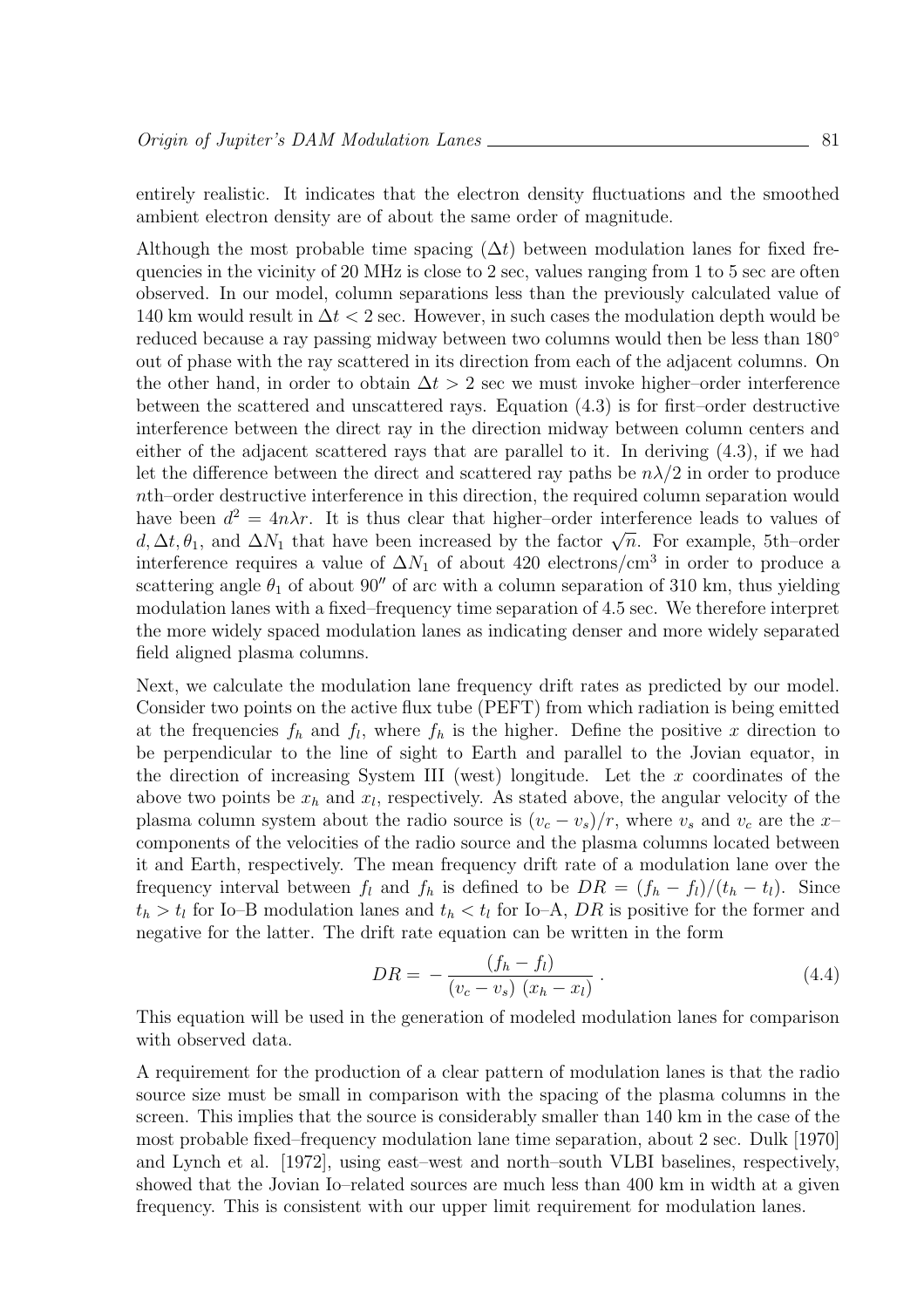

Figure 7: Frequency–time drift rates of modulation lanes of Io–related regions plotted as a function of CML during the period from 1967 to 1977, reproduced from Riihimaa [1978]. The brackets indicate the Io–B points of positive slope and the Io–A points of negative slope that constitute the so–called major component.

### 5 Modeling results

We have developed a quantitative model for the production of modulation lanes in which the free parameters were adjusted to provide the best fit to the dynamic spectral observations of Riihimaa [1978] and Genova et al. [1981]. Riihimaa's data consist of a plot of Io–B and Io–A modulation lane drift rates vs central meridian longitude for 10 years of observations over the frequency range from 21 to 23 MHz; it is shown in Figure 7. The data of Genova et al. that we use are dynamic spectral plots of sets of modulation lanes covering an exceptionally wide frequency bandwidth (12 MHz) and a correspondingly long time span (80 sec). One of these lanes is reproduced as the heavy line in Figure 10b. As is customary in recent Jovian decametric emission modeling, we assumed that the Io–related radiation at a given time is emitted from the flux tube (the PEFT) at which the Alfv<sup>en</sup> wave previously excited by its passage across Io is just arriving at the emission altitudes, the frequency emitted from each altitude being approximately the electron cyclotron frequency at that altitude. The O4 magnetic field model [Acuna and Ness, 1976] is used. To a first approximation the radiation at each frequency can be considered to be beamed into a wide–angle hollow cone, the axis of which is tangent to the magnetic field at the emission point (the latter being the cone apex). Io–B and Io–A radiation are observed when the leading and trailing limbs of the hollow–cone beam pass across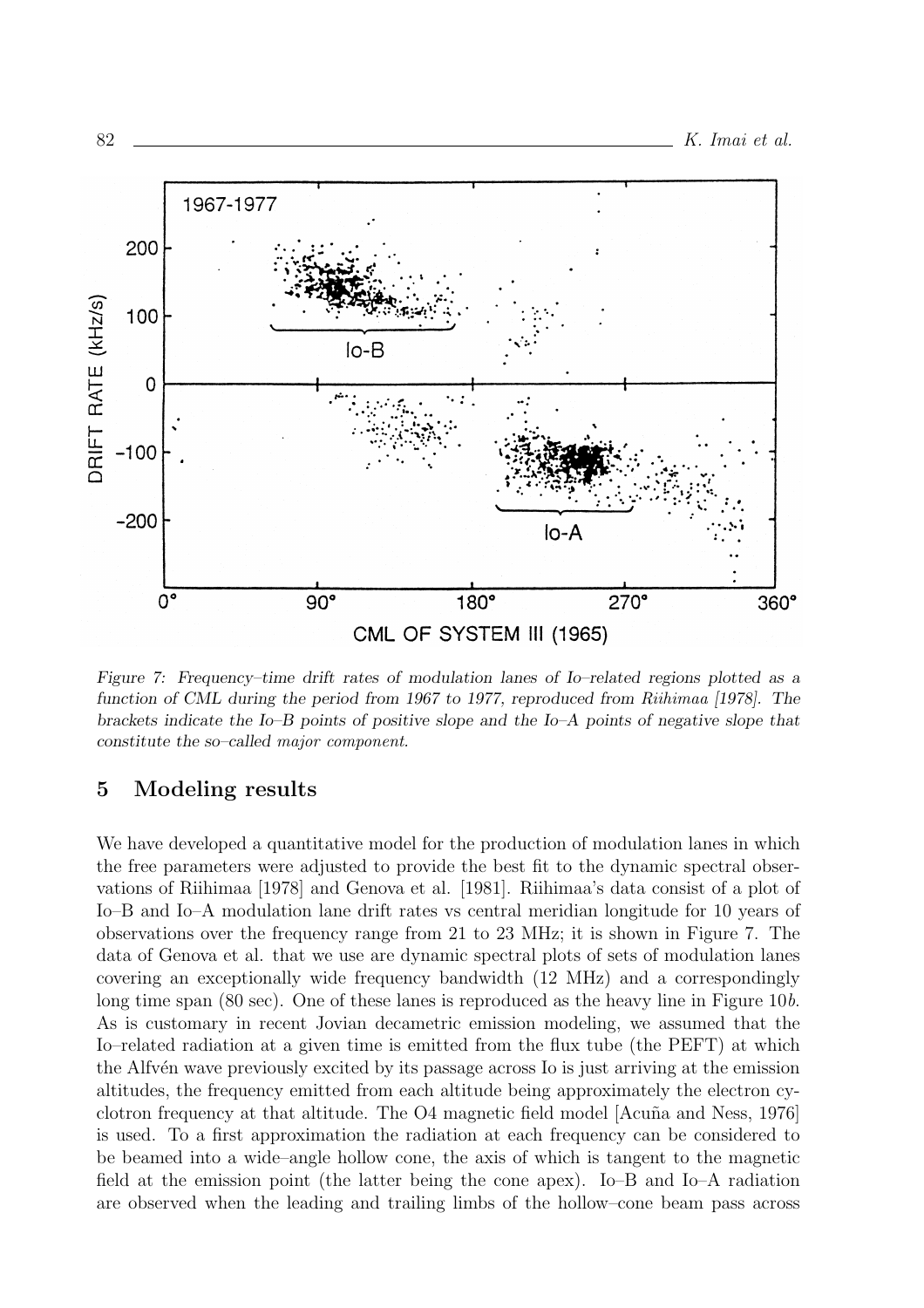Earth. The primary adjustable parameter of our modulation lane model is the emission cone opening half–angle, which is assumed to be constant with respect to time. We define this cone angle,  $\beta$ , to be the angle from the cone axis (tangent to the magnetic field) to the direction of maximum emission intensity;  $\beta$  is constant with respect to azimuth about the cone axis. The thickness of the beam is unspecified, but is assumed to be small compared with  $\beta$ . The source points for the restricted range of emitted frequencies being considered here lie in the PEFT at different altitudes above its foot; they are all at nearly the same longitude,  $\lambda_P$ . The longitude of the observer is the same as the CML. The angle between the observer's central meridian and the PEFT is thus  $(\lambda_P-\text{CML})$ . For a given cone angle, there is one value of  $(\lambda_P-\text{CML})$  in the Io–B CML range and one in the Io–A CML range for which radiation in our restricted frequency band is emitted in a direction that will take it to Earth. There is thus a functional relationship between cone angle,  $\lambda_P$ , and CML. (It should be noted that up to this point it has not been necessary to specify either Io's orbital phase or the PEFT lead angle ahead of Io.)

We now consider again the effect of the intervening interference screen. When the radiation passes through it, the previously described interference pattern is formed and modulation lanes may be observed at Earth as a result. In the continuous frequency distribution of the emission from the PEFT, the frequency increases with decreasing altitude above the flux tube foot. The projection of this active part of the PEFT on the plane of the interference screen (which is nearly normal to the line of sight) is tilted with respect to the field aligned plasma columns. The tilt directions are opposite for Io–B and Io–A. If we define the  $x$ –axis to be increasing in the direction of increasing longitude (so that it is normal to the line of sight and nearly so to the plasma columns), different frequency components within the bandwidth of a radio receiver on Earth will have originated from different x values of the PEFT at a given time. Thus there may have been intensity lobe maxima at some of the received frequencies and lobe minima at other frequencies at this time. Since the x–component of velocity of the screen is much greater than that of the radiating PEFT, the frequencies of the intensity maxima and minima will increase or decrease as time increases, depending on the direction of tilt of the projected PEFT with respect to the plasma columns. The dynamic spectrum of this band of frequencies is thus a set of modulation lanes. The frequency drift rates of the lanes are given in terms of geometrically calculable quantities by Equation (4.4).

For each of a series of values of  $\lambda_P$ , we computed cone angle  $(\beta)$  and frequency drift rate (DR) vs CML, for frequencies between 21 and 23 MHz. The drift rate is shown as a function of CML for each of several cone angles in Figure 8. We have shaded the region between the  $\beta$  values 55° to 65° for the Io–B curves and between 55° and 70° for the Io–A curves. These shaded regions for the model results match the densest regions of observed drift rate points in Figure 7 surprisingly closely for Io–B, and very well but not quite so closely for Io–A. It thus appears that the most probable value of  $\beta$  for both Io–B and Io–A is about 59°. If the  $\beta = 59^{\circ}$  curve were plotted on Figure 7, it would lie within  $\pm 4^{\circ}$ of the centroid curves of the positive–drift Io–B points in the CML range 70<sup>°</sup> to 140<sup>°</sup> and the negative–drift Io–A points in the CML range 200° to 260°.

We now consider the variation of the PEFT lead angle  $(LA)$  along the constant– $\beta$  curves of  $DR$  vs CML for Io–B in Figure 8. The values of  $LA$  were determined from the corre-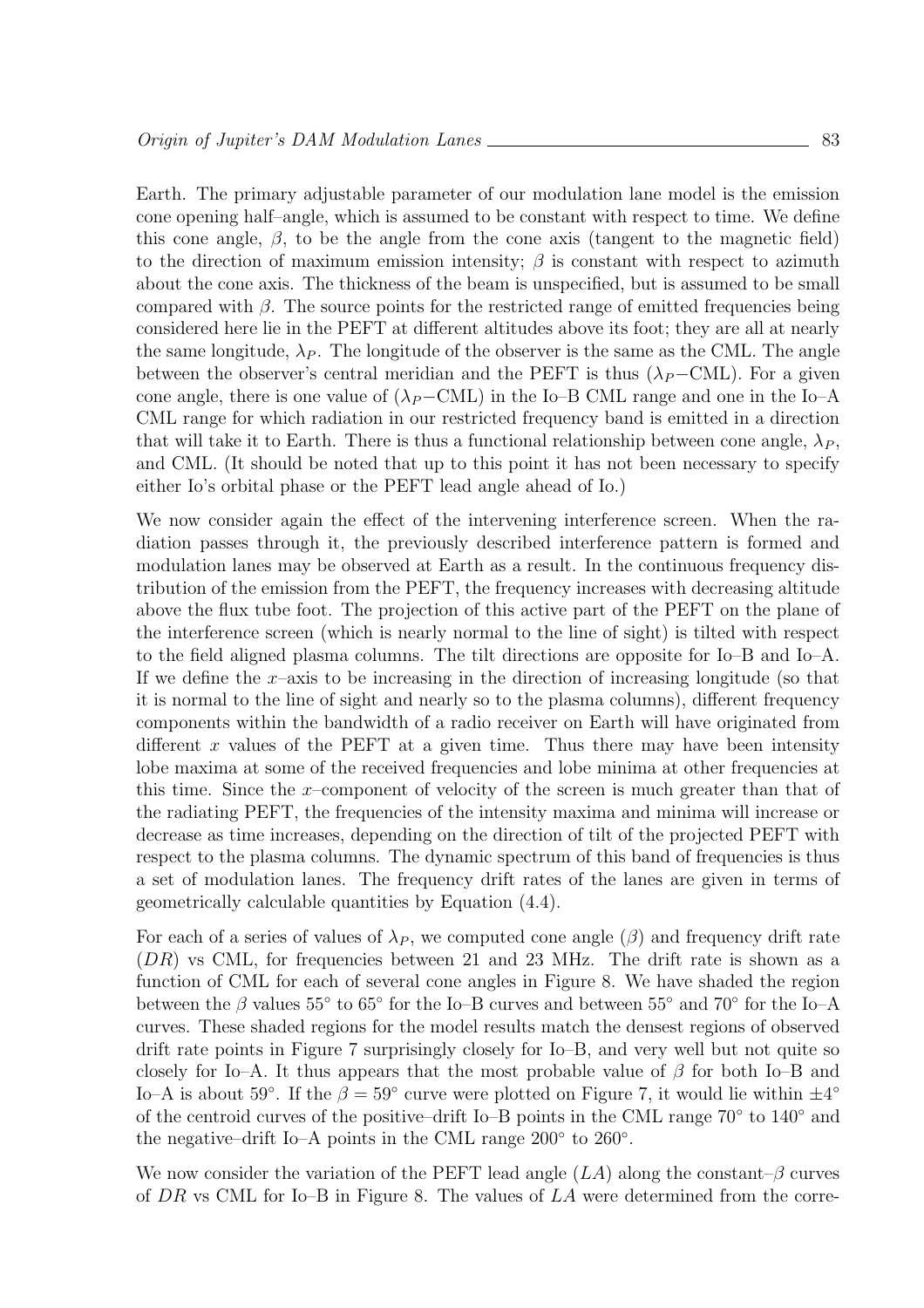

Figure 8: Calculated drift rate distribution of modulation lanes as a function of CML based on the fixed cone half–angle model. The two shaded regions between calculated curves are good fits to the densest areas of the plot of observed drift rate points in Fig. 7.

sponding  $\lambda_P$  values, using the formula

$$
LA = 180^{\circ} - \Phi_{IO} - (\lambda_P - \text{CML}).\tag{5.1}
$$

In this formula,  $\Phi_{IO}$  is Io's orbital phase from superior geocentric conjunction. During the 10 years of observations represented by the points plotted in Figure 7, the relationship between the CML vs time and  $\Phi_{IO}$  vs time curves varied somewhat for Io–B radiation and more so for the Io–A radiation. We can assume, however, that  $\Phi_{IO}$  for most of the Io–B points was 90 $\textdegree$  (with an average error of perhaps 5 $\textdegree$  or 10 $\textdegree$ ), enabling us to calculate LA vs CML for the Io–B longitude range. The result is displayed in Figure 9. It is apparent that LA varies with CML if  $\beta$  is constant. A variation would be expected, since LA depends on the mean Alfv<sup>en</sup> wave propagation velocity between Io and the radio emission altitude within the PEFT, which in turn varies with the mean electron density. The mean electron density would be expected to vary considerably as  $\lambda_P$  changes with time. For the most probable cone angle, about  $60^{\circ}$ , it is seen that the PEFT lead angle varies from about  $40^{\circ}$  to  $70^{\circ}$  across the Io–B CML range.

As stated earlier, Genova et al. [1981] were able to obtain individual modulation lanes spanning frequency ranges as great as 12 MHz, the corresponding lifetime of an individual lane being about 80 sec. This was made possible by the wide–bandwidth high–gain Meudon decametric antenna array, operated in daylight near the time of sunspot minimum when Jupiter was only 12<sup>°</sup> from the Sun. At such a small solar elongation angle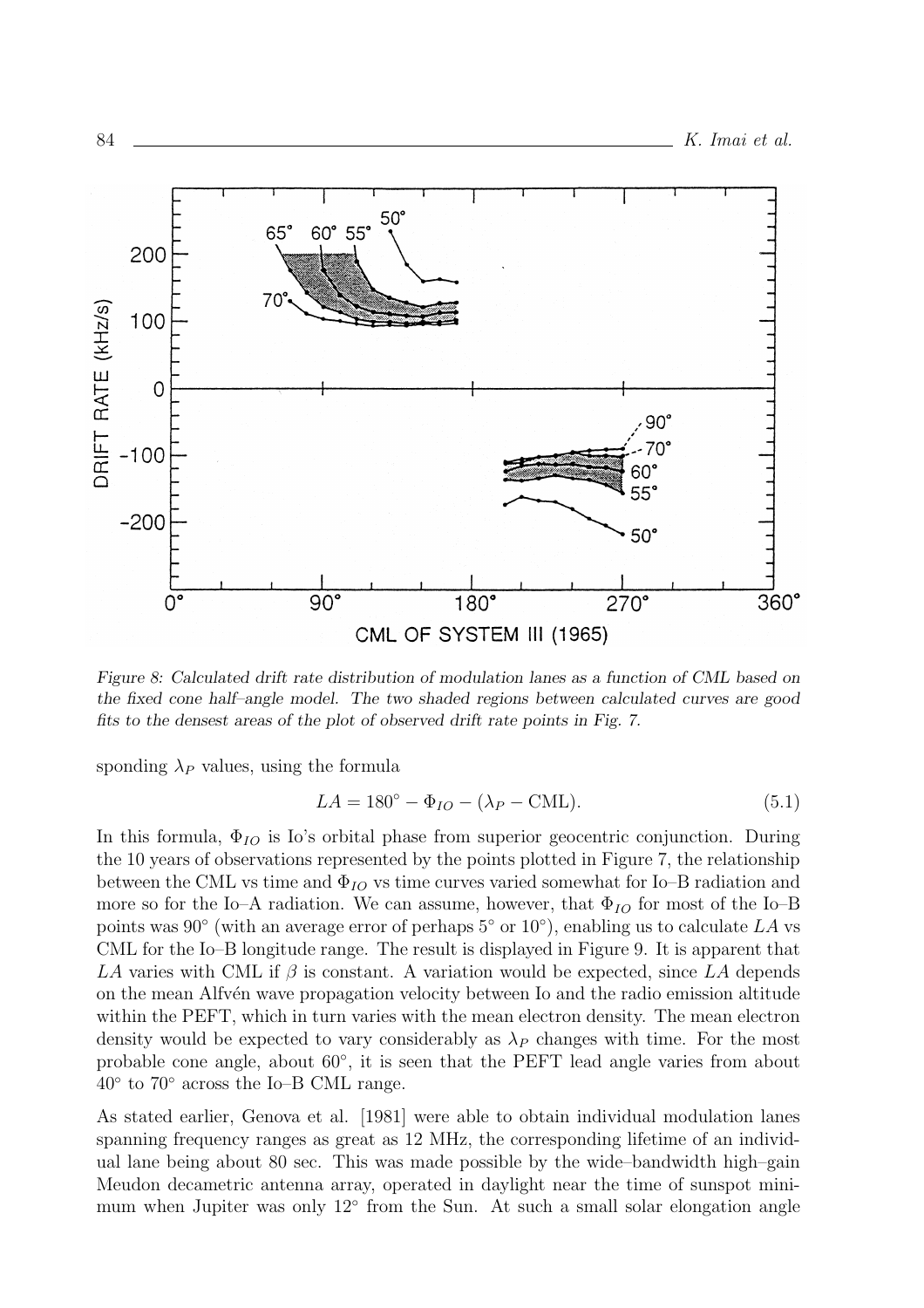

Figure 9: Calculated drift rate curves for Io–B. The solid lines are contours of constant cone half–angle, and the dotted lines are contours of constant lead angle of the PEFT ahead of Io. It was necessary to assume a value of Io's orbital phase in order to calculate the lead angle; the assumed value was 90◦ .

and low level of solar activity, the extremely deep interplanetary scintillation of Jovian radiation responsible for the L burst waveform nearly vanishes, ionospheric scintillation is greatly reduced, and low–frequency terrestrial interference is at a minimum. Such conditions provide the relatively long intervals of nearly constant interference–free Jovian emission intensity needed for the observation of very wide–band modulation lanes. It is most instructive to simulate these modulation lanes by means of our model. Figure  $10a$ indicates in perspective the PEFT for Io–B emission, the altitudes from which emissions at frequencies of 10, 20, and 30 MHz occur, and the relative orientations of the field–aligned plasma columns that produce the modulation lane interference pattern. The heavy line in Figure  $10b$  is a frequency–time plot of one of the wide–bandwidth modulation lanes observed by Genova et al. (as presented in their Figure 9), extending from 20 to 32 MHz. We proceeded as follows in modeling this event.

Due to the brief lifetime of the event, CML,  $\Phi_{IO}$ , the PEFT longitude  $(\lambda_P)$ , and the PEFT lead angle  $(LA)$  were all constant; CML was 133<sup>°</sup> and  $\Phi_{IO}$  was 96<sup>°</sup>. In general at a given frequency,  $\lambda_P$ , cone angle ( $\beta$ ), and CML are interrelated; any one can be determined from the other two. However, since  $\lambda_P$  was essentially constant over the frequency range from 20 to 32 MHz, and CML is a known constant, we can calculate  $\beta$  if we assume  $\lambda_P$  (and vice versa). And since LA is calculable from  $\Phi_{IO}$ ,  $\lambda_P$ , and CML by means of Equation (5.1),  $\beta$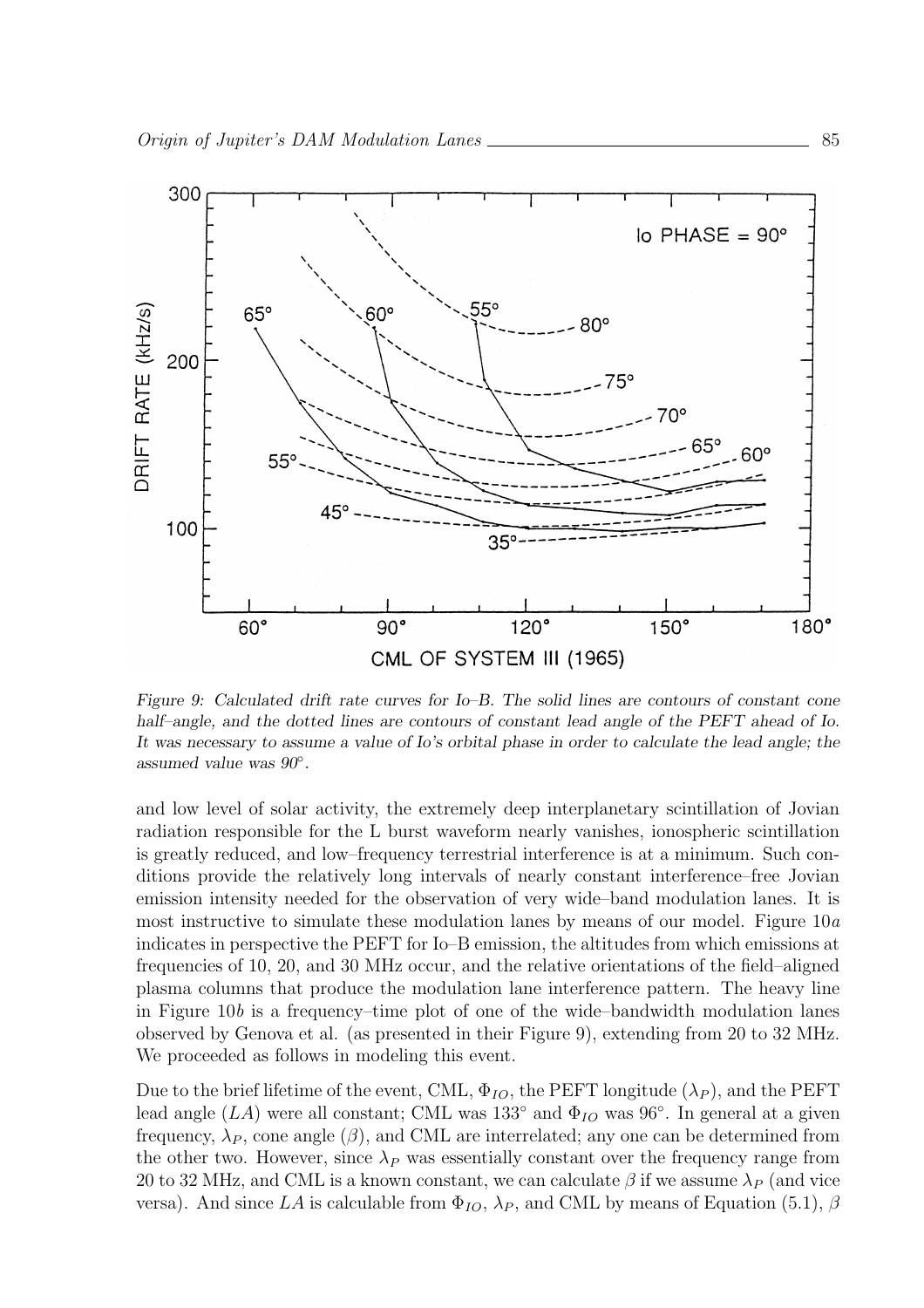

Figure 10: a) PEFT as viewed from Earth through the interference screen. Emission frequencies in the PEFT are indicated. The geometry is the same as for Fig. 2. b) The thick line is a reproduction of the frequency–time curve of a typical very wide bandwidth modulation lane observed by Genova et al. [1981]. The curves represented by thinner lines were calculated from the model for the various indicated values of assumed lead angle. It should be noted that the calculated curve for 50◦ lead angle is indistinguishable from the observed curve.

can be expressed as a function of  $LA$ . The frequency drift rate  $(DR)$  at a given frequency can be found from  $\beta$  and ( $\lambda_P$ −CML), with the aid of Equation (4.4). Our procedure was therefore to assume a value of LA, calculate  $\lambda_P$  and  $\beta$ , calculate mean values of DR for 0.5 MHz frequency increments from 20 to 32 MHz, and plot the frequency vs time curve for that LA value. The process was repeated for each of a series of LA values. The resulting plots for lead angle values from  $0^{\circ}$  to  $60^{\circ}$  are shown in Figure 10b.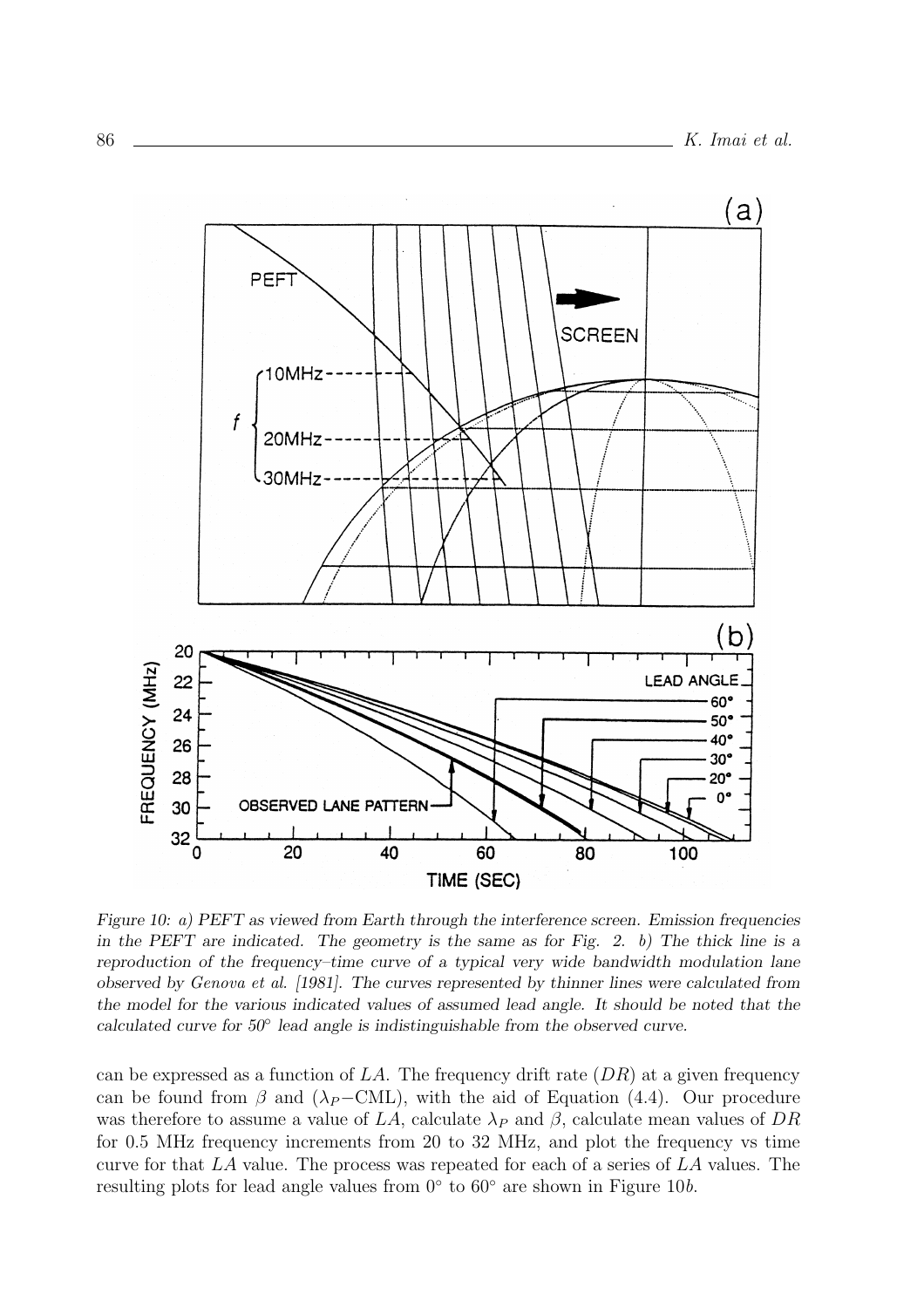It is clear that the modeled frequency vs time curve of an interference intensity maximum in Figure 10b corresponding to a lead angle of 50◦ provides a very close fit to the actual modulation lane, accurately reproducing its curvature. The existence of the curvature of modulation lane patterns was first pointed out by Riihimaa [1970]. Genova et al. [1981] verified the curvature, and reported that the curvature sense is always such that the absolute value of the frequency drift rate decreases with increasing frequency. Corresponding to the 50° lead angle, the value of  $\lambda_P$  was 167°, and the cone half–angles at the frequencies 22, 26, and 30 MHz were 58.3°, 59.1°, and 59.6°, respectively. We also successfully simulated the dynamic spectrum of one of the modulation lanes from another group obtained by Genova et al. [1981] (illustrated in their Figure 1b). In this case, CML was  $142°$  and  $\Phi_{IO}$  was  $89°$ . The modeled lead angle was  $54°$ , and the cone half-angles at the frequencies 22, 26, and 30 MHz were  $58.0^{\circ}$ ,  $58.7^{\circ}$ , and  $59.2^{\circ}$ , in remarkably close agreement with the previous result. It appears that our modulation lane model used in conjunction with wide–band high–gain observations of the type obtained at Meudon is capable of providing a wealth of information on the modulation lane phenomenon and the environment in which it originates.

# 6 Summary and conclusions

We have shown that the assumed interference screen consisting of field aligned columns of enhanced plasma density located downstream from Io can account for the modulation lanes observed during both Io–B and Io–A Jovian decametric storms. In order to produce modulation lanes having the most frequently occurring fixed–frequency time separations, about 2 sec, plasma column separations of about 140 km and electron densities of a few hundred electrons/cm<sup>3</sup> in excess of the ambient value were required. The customary assumptions regarding the emission source were made, that  $a$ ) at a given time the longitude of the radio–emitting flux tube (*i.e.*, the PEFT) is at some lead angle ahead of Io,  $b$ ) the emission at different frequencies originates at different altitudes above the northern foot of the active flux tube, at approximately the local electron cyclotron frequency in each case, and c) the radiation at each frequency is emitted through a hollow–cone beam. Using the cone half–angle of the beam as the adjustable parameter of the model, we found that a value of 59◦ provided the best fit (an excellent one) to Riihimaa's plot of modulation lane drift rate vs central meridian longitude based on 10 years of observations between 21 and 23 MHz. The corresponding lead angle of the active flux tube ahead of Io was found to vary from 40° to 70° across the Io–B range of central meridian longitude. We attribute this variation to differences in the mean Alfv $\acute{e}$ n wave velocities within the succession of active flux tubes from Io down to the radio emission region, which in turn is due mainly to differences in the average plasma density in these flux tubes. We therefore believe that our model is capable not only of accounting for the modulation lanes, but also of providing measurements of emission cone half–angle, lead angle, and mean Alfvén wave velocity and plasma density in the active flux tubes. This appears to us to be the best if not the only method presently available for making such measurements from Earth. The model also makes possible the reducing of the previous upper limit on the source width that was established from VLBI measurements. We estimate that the source width in the direction perpendicular to the plasma columns is less than 70 km.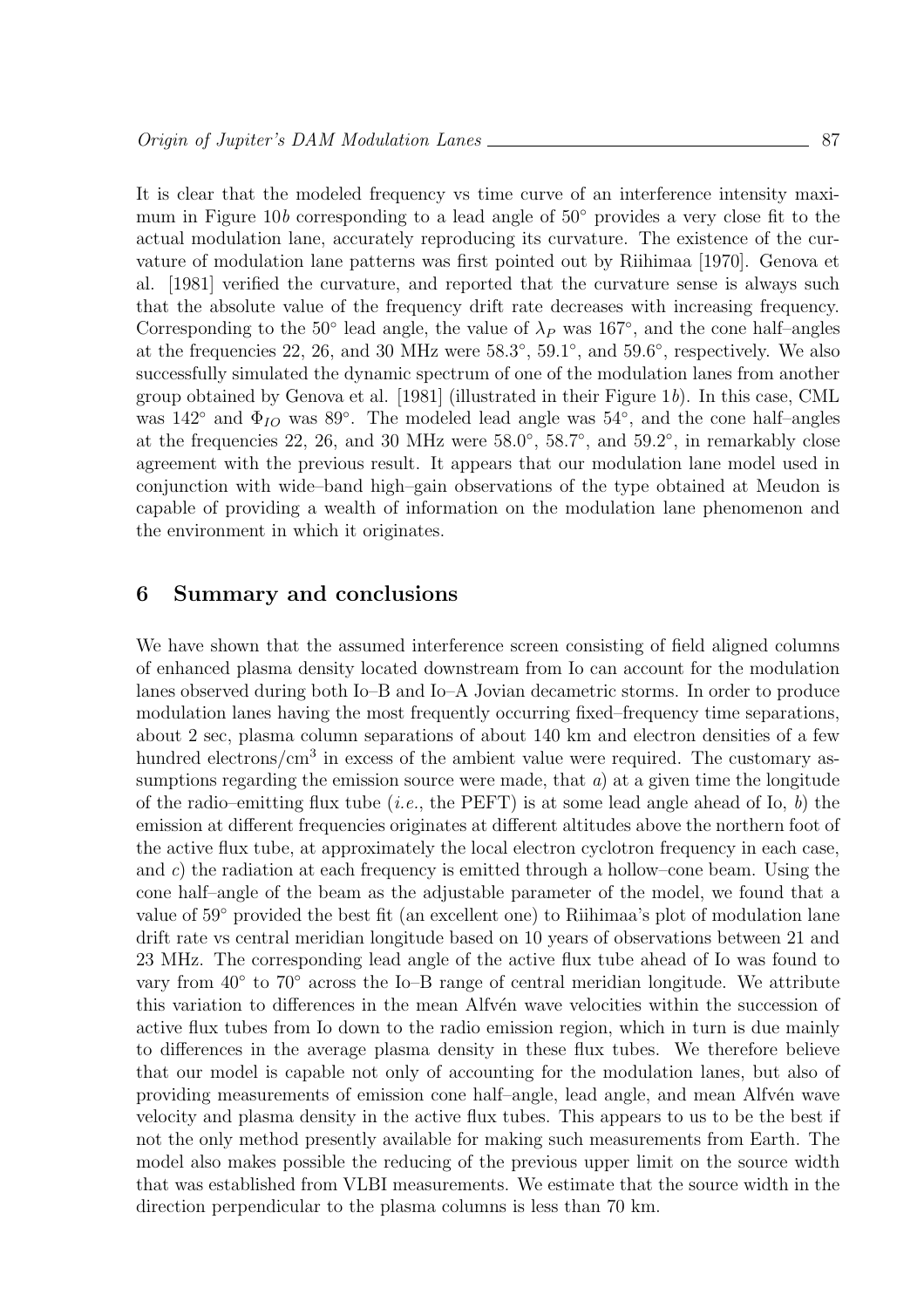The model was also used to fit the extremely wideband modulation lanes recorded by Genova et al. [1981] using the Meudon decametric radio telescope during ideal observing conditions. In this case the lead angle of the active flux tube ahead of Io was used as the adjustable parameter of the model, and it was systematically varied in order to find best fits to the frequency–time plots of two representative modulation lanes that were observed on different dates. The best–fit lead angle was found to be 50◦ for one observation date and  $54°$  for the other. In both cases the fit of the modeled lane to the observed one was very close. Frequency–time plots of these exceptionally wideband long–duration lanes always display a characteristic curvature, which was accurately matched by the model. The derived emission cone half–angles on the two observation dates, respectively, were 58.3◦ and 58.0◦ at 22 MHz and 59.6◦ and 59.2◦ at 30 MHz. Thus, our measurements of cone half–angle at about 22 MHz were 59◦ from the 10 years of Riihimaa drift rate vs CML data, and 58.3◦ and 58.0◦ from the Genova et al. [1981] frequency vs time plots obtained on two different observation dates. This is indeed close agreement.

Despite these promising results, further verification will be of course necessary before the validity of the model for producing modulation lanes can be established. For example, our findings regarding the emission cone half–angle and results based on Voyager observations, also based on unproven models, must be reconciled. A definitive test of our basic idea of field–aligned plasma striations at Io's orbit might be accomplished by the Galileo spacecraft, provided it is able to make extensive plasma density measurements in the vicinity. Whether ultimately proven right, wrong, or partly right, we believe that our proposed model will provide the stimulus for renewed activity in the field.

Finally, we must address the matter of the modulation lanes that are observed in storms unrelated to Io's orbital phase, and also those Io–B and Io–A modulation lanes with atypical drift rates. Most of the Io–unrelated storms occur in the source A zone of central meridian longitude, and are classified as Non–Io–A storms. We foresee no problem in explaining the Non–Io–A modulation lanes that have frequency drift rates similar to those of Io–A storms. The explanation of the relatively small but distinct body of lanes possessing atypical drift rates may be more difficult, however. Included in this category are the Io–B lanes with negative drift rates, the Io–A lanes with positive drift rates, and others that have drift rates of the correct sign but of absolute values that are much too small. We will consider the hypothesis that these are produced by field–aligned interference screens at other locations than Io's orbit, where the angular velocity of the screen about Jupiter's rotation axis is less than that of the screen at  $6 R_J$ , and in some cases less than the angular velocity of the foot of the active flux tube about Jupiter's axis. Another possibility is that they are caused by interference of radiation scattered from drifting plasma clouds or even waves located farther out in the magnetosphere, in the region in which corotation has ceased. There are very likely other possibilities which should also be considered.

Acknowledgments: We would like to express our thanks to Dr. F. Reyes and Mr. W. B. Greenman for fruitful discussions. This study was made while one of the authors (K. I.) was in residence at the University of Florida, Department of Astronomy, as a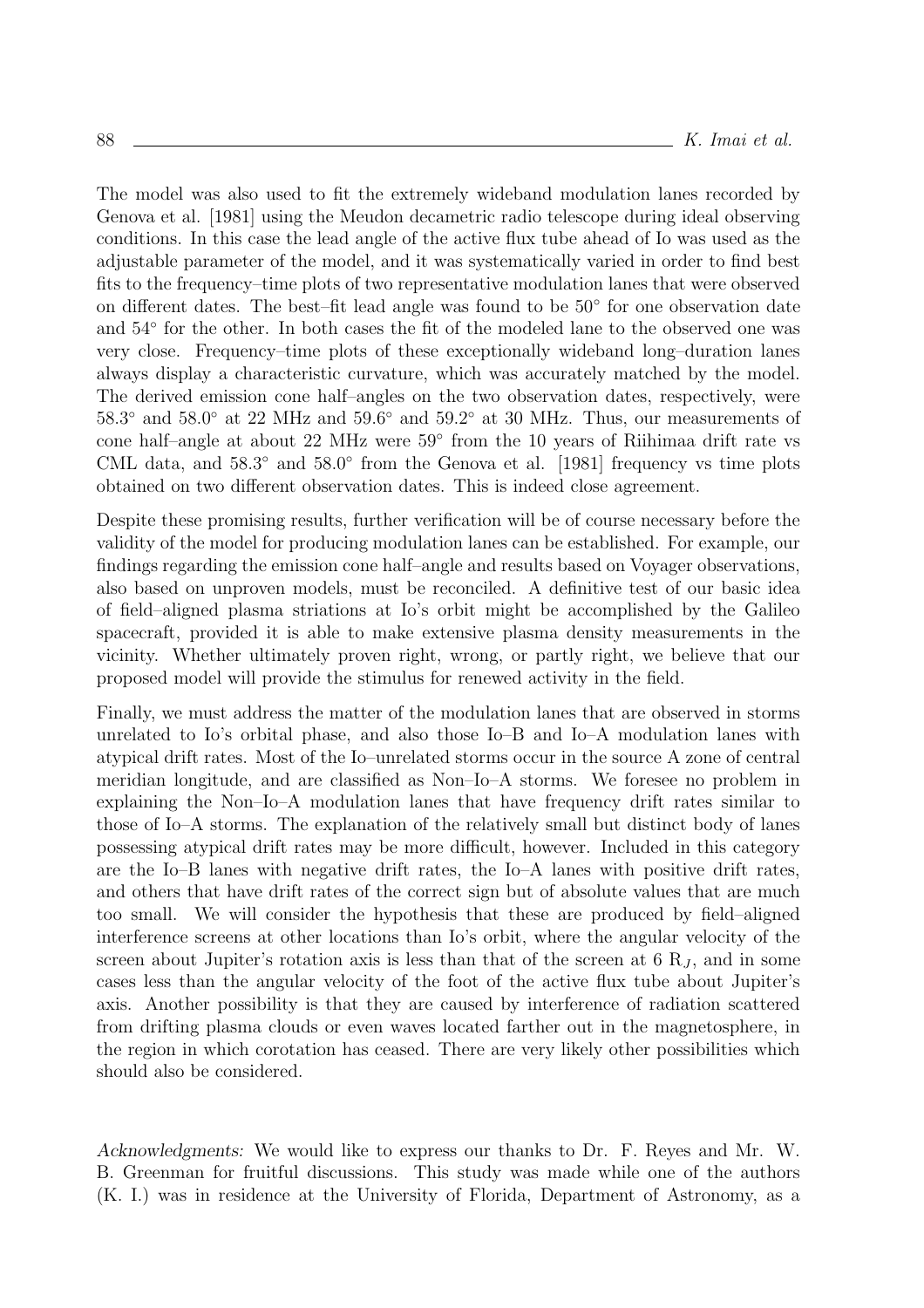visiting associate professor on the 1990 program of long term research abroad sponsored by the Ministry of Education of the Japanese Government. K. I. wishes to express his thanks for the hospitality of the University of Florida. This work was supported in part by National Science Foundation grant AST 8920861 and by National Aeronautical and Space Administration grant NAGW–2410.

# References

- Acuña, M. H., and N. F. Ness, The main magnetic field of Jupiter, J. Geophys. Res., 81, 2917–2922, 1976.
- Carr, T. D., and M. D. Desch, Recent decametric and hectometric observations of Jupiter, in Jupiter, edited by T. Gehrels, pp. 693–737, University of Arizona Press, Tucson, 1976.
- Carr, T. D., M. D. Desch, and J. K. Alexander, Phenomenology of magnetospheric radio emissions, in Physics of the Jovian Magnetosphere, edited by A. J. Dessler, pp. 226–284, Cambridge University Press, New York, 1983.
- Douglas, J. N., and H. J. Smith, Presence and correlation of fine structure in Jovian decametric radiation, Nature, 161, 741, 1961.
- Douglas, J. N., and H. J. Smith, Interplanetary scintillation in Jovian decametric radiation, Astrophys. J., 148, 885–904, 1967.
- Dulk, G. A., Characteristics of Jupiter's decametric radio source measured with arc– second resolution, Astrophys. J., 159, 671–684, 1970.
- Genova, F., M. G. Aubier, and A. Lecacheux, Modulations in Jovian decametric spectra: Propagation effects in terrestrial ionosphere and Jovian environment, Astron. Astrophys., 104, 229–239, 1981.
- Hashimoto, K., and M. L. Goldstein, A theory of the Io phase asymmetry of the Jovian decametric radiation, J. Geophys. Res., 88, 2010–2020, 1983.
- Kraus, J. D., Radio Astronomy, Cygnus–Quasar Books, Powell, Ohio, 2nd edition, 1986.
- Lynch, M. A., T. D. Carr, J. May, W. F. Block, V. M. Robinson, and N. F. Six, Long– baseline analysis of a Jovian decametric L–burst, Astrophys. Lett., 10, 153–158, 1972.
- Meyer–Vernet, N., G. Daigne, and A. Lecacheux, Dynamic spectra of some terrestrial ionospheric effects at decametric wave lengths applications in other astrophysical contexts, Astron. Astrophys., 96, 296–301, 1981.
- Riihimaa, J. J., Structured events in the dynamic spectra of Jupiter's decametric radio emission, Astron. J., 73, 265–270, 1968.
- Riihimaa, J. J., Modulation lanes in the dynamic spectra of Jovian L–bursts, Astron. Astrophys., 4, 180–188, 1970.